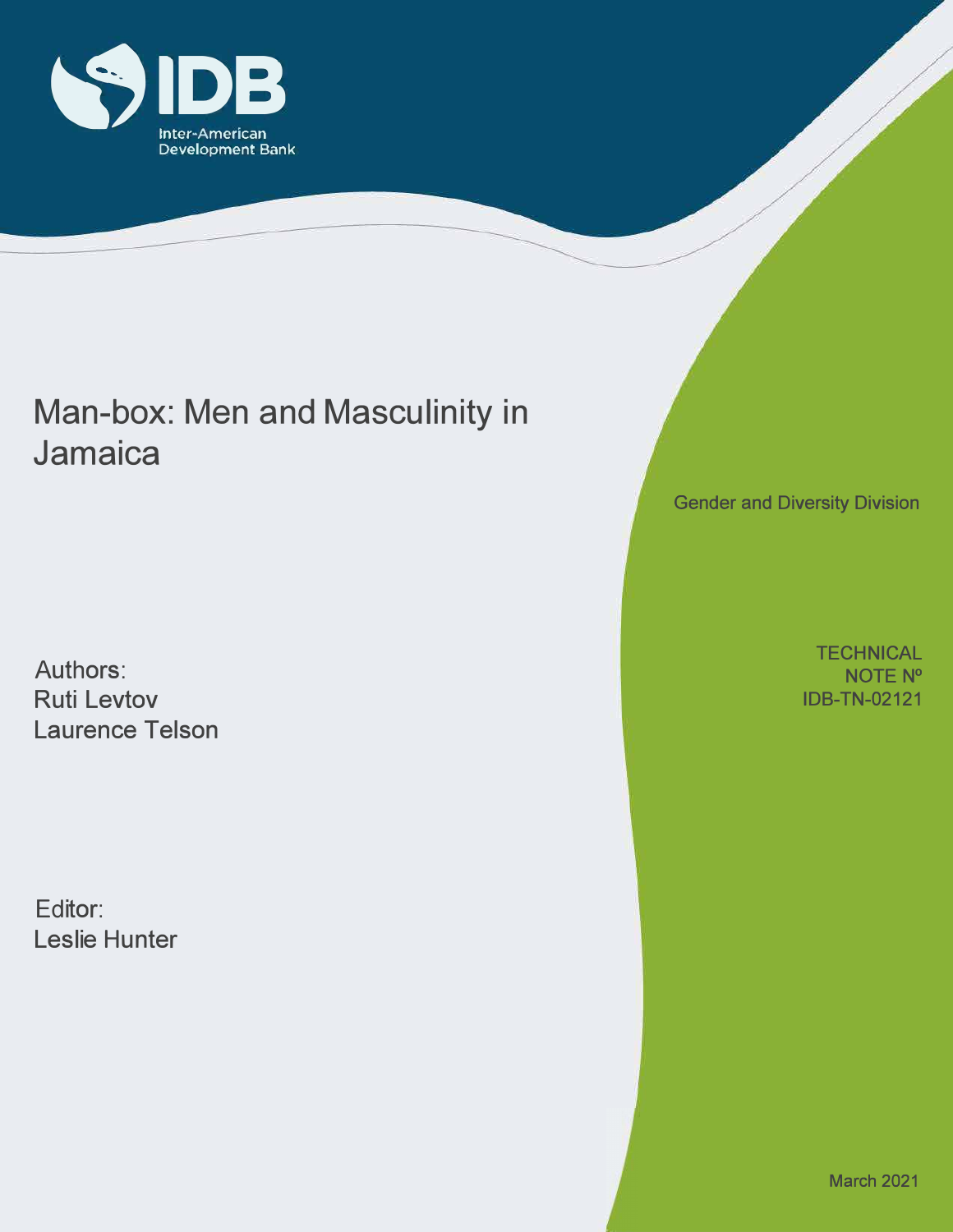# Man-box: Men and Masculinity in Jamaica

Ruti Levtov Laurence Telson

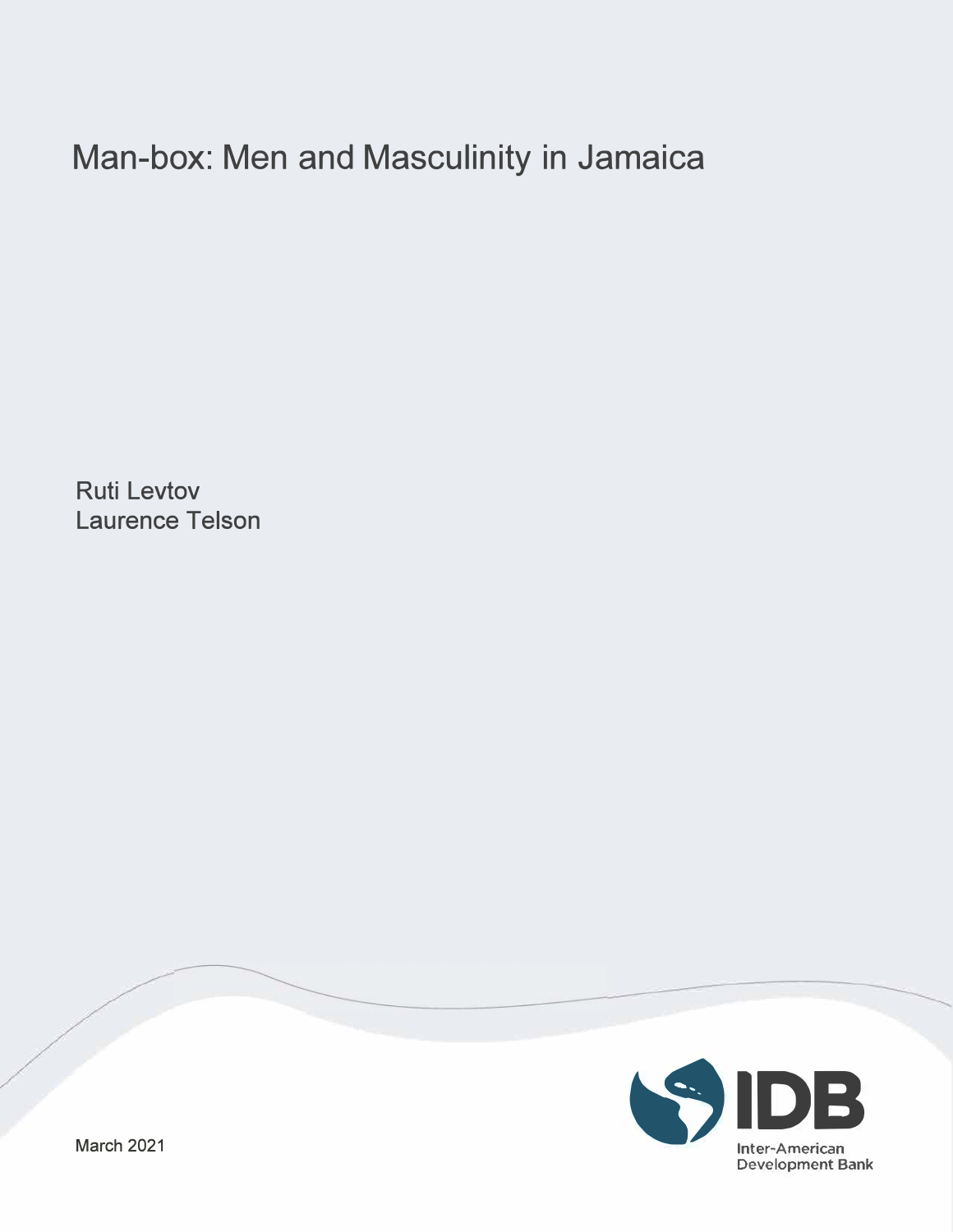Cataloging-in-Publication data provided by the **Inter-American Development Bank Felipe Herrera Library** Levtov, Ruti. Man-box: men and masculinity in Jamaica / Ruti Levtov, Laurence Telson; editor, Leslie Hunter. p. cm.  $-$  (IDB Technical Note; 2121) Includes bibliographic references. 1. Masculinity-Social aspects-Jamaica. 2. Men-Education-Jamaica. 3. Men-Employment-Jamaica. I. Telson, Laurence. II. Hunter, Leslie, editor. III. Inter-American Development Bank, Gender and Diversity Division. IV. Title. V. Series. **IDB-TN-2121** 

JEL Codes: J16, D91

Keywords: Gender; Masculinity; Behaviors; Decision-making; Jamaica

#### http://www.iadb.org

Copyright © 2021 Inter-American Development Bank, This work is licensed under a Creative Commons IGO 3.0 Attribution-NonCommercial-NoDerivatives (CC-IGO BY-NC-ND 3.0 IGO) license (http://creativecommons.org/licenses/by-nc-nd/3.0/igo/ legalcode) and may be reproduced with attribution to the IDB and for any non-commercial purpose. No derivative work is allowed.

Any dispute related to the use of the works of the IDB that cannot be settled amicably shall be submitted to arbitration pursuant to the UNCITRAL rules. The use of the IDB's name for any purpose other than for attribution, and the use of IDB's logo shall be subject to a separate written license agreement between the IDB and the user and is not authorized as part of this CC-IGO license.

Note that link provided above includes additional terms and conditions of the license.

The opinions expressed in this publication are those of the authors and do not necessarily reflect the views of the Inter-American Development Bank, its Board of Directors, or the countries they represent.

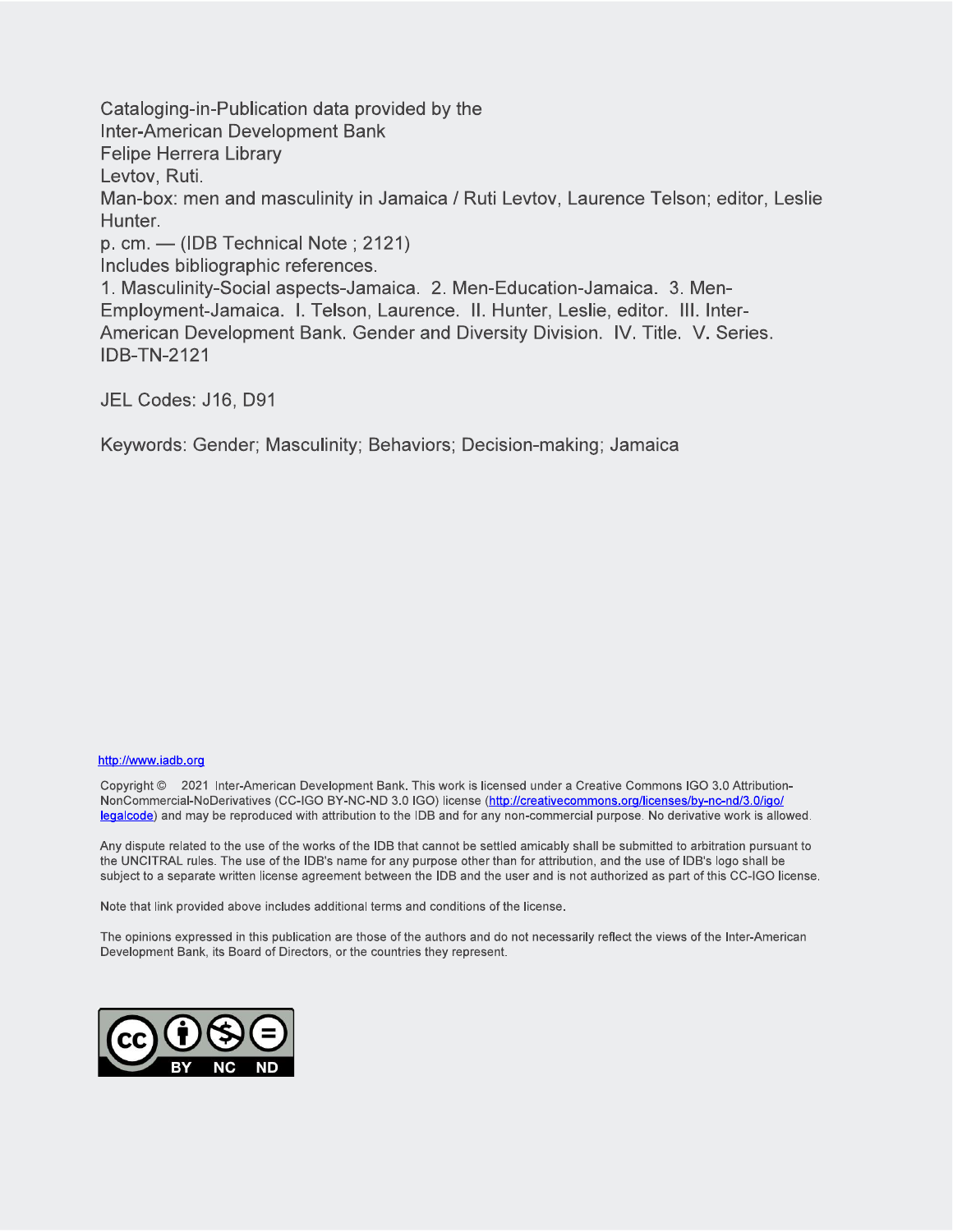## **TABLE OF CONTENTS**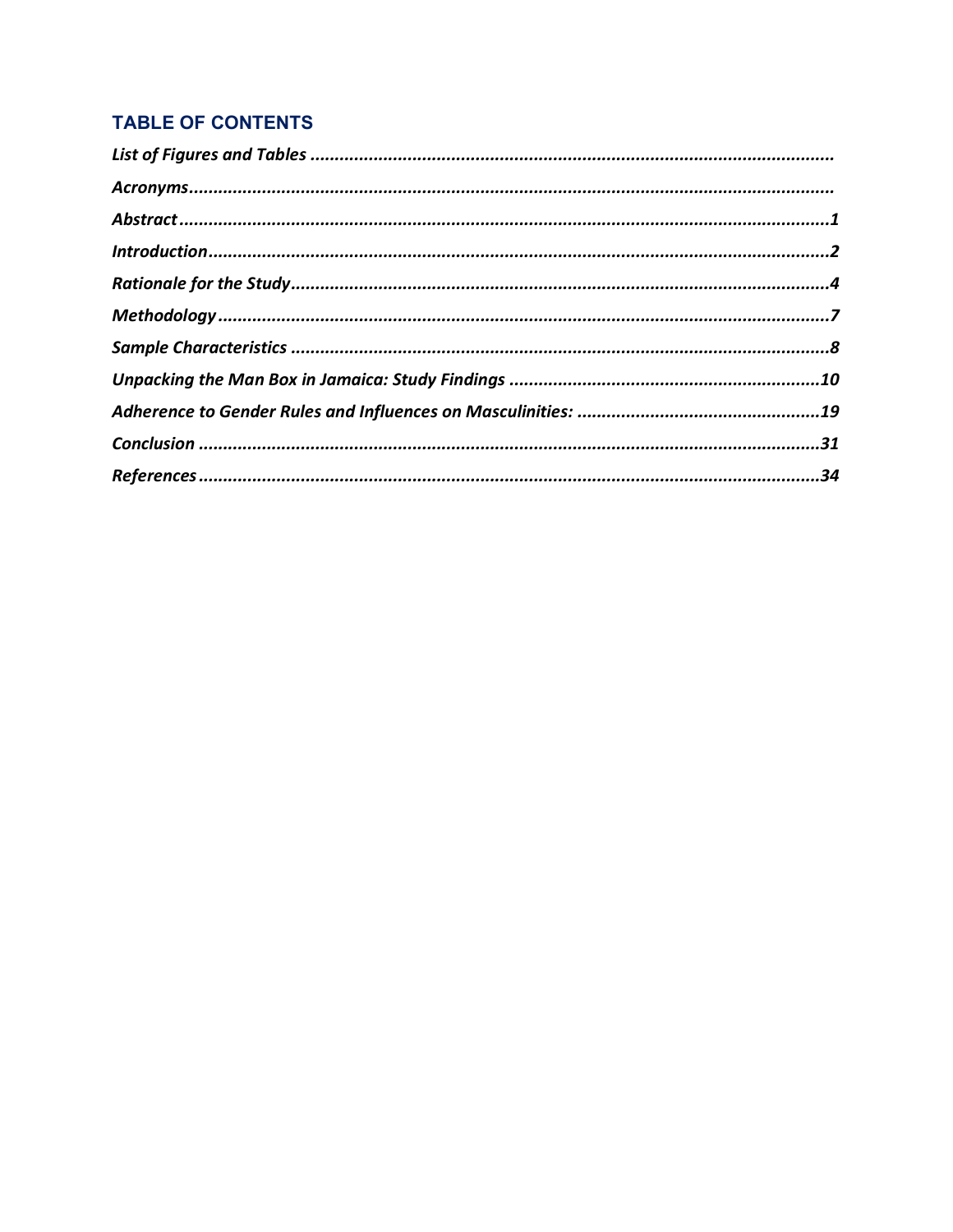## **LIST OF FIGURES AND TABLES**

<span id="page-4-0"></span>

| Figure 1: Respondents' Ranking of How Social Pressure Has Shaped Them to Be a Certain       |
|---------------------------------------------------------------------------------------------|
|                                                                                             |
| Figure 2: Respondents who Agree or Strongly Agree with Confidence and Aspirational          |
|                                                                                             |
| Figure 3: Respondents' Reasons for not Obtaining a CSEC Certificate (n=1,000) 17            |
| Figure 4: Respondents Who Agree or Strongly Agree with Statements about Education and       |
|                                                                                             |
| Figure 5: Men who Report Having Control over All or Most Daily and Life Decisions, by Men   |
|                                                                                             |
| Figure 7: Social Support and Emotional Connection Reported by Men in and out of the Man Box |
|                                                                                             |
| Figure 8: Ways that Men Report Spending their Free Time versus How they would Ideally       |
|                                                                                             |
| Figure 9: Experience and Perpetration of Bullying Reported by Men In and Out of the Man Box |
|                                                                                             |
|                                                                                             |
|                                                                                             |
| Table 2: Access and Use of Media by Study Sample and Jamaica Population10                   |
| Table 3: Respondents' Personal Agreement with the Man Box Rules (n=1,001)11                 |
| Table 4: Social Pressures from Parents, Friends, and Family (n=1,001)13                     |
| Table 5: Attitudes and Social Norms about Education and Work (n=1,001)15                    |
| Table 6: Characteristics of Men Inside and Outside of the Man Box (n=1,001) 20              |
| Table 7: Respondents Who Report Depression Symptoms, by Men Inside and Outside of the       |
|                                                                                             |
| Table 8: Men who Report Drinking, Smoking Ganga and Traffic Accidents, By Men who are in    |
|                                                                                             |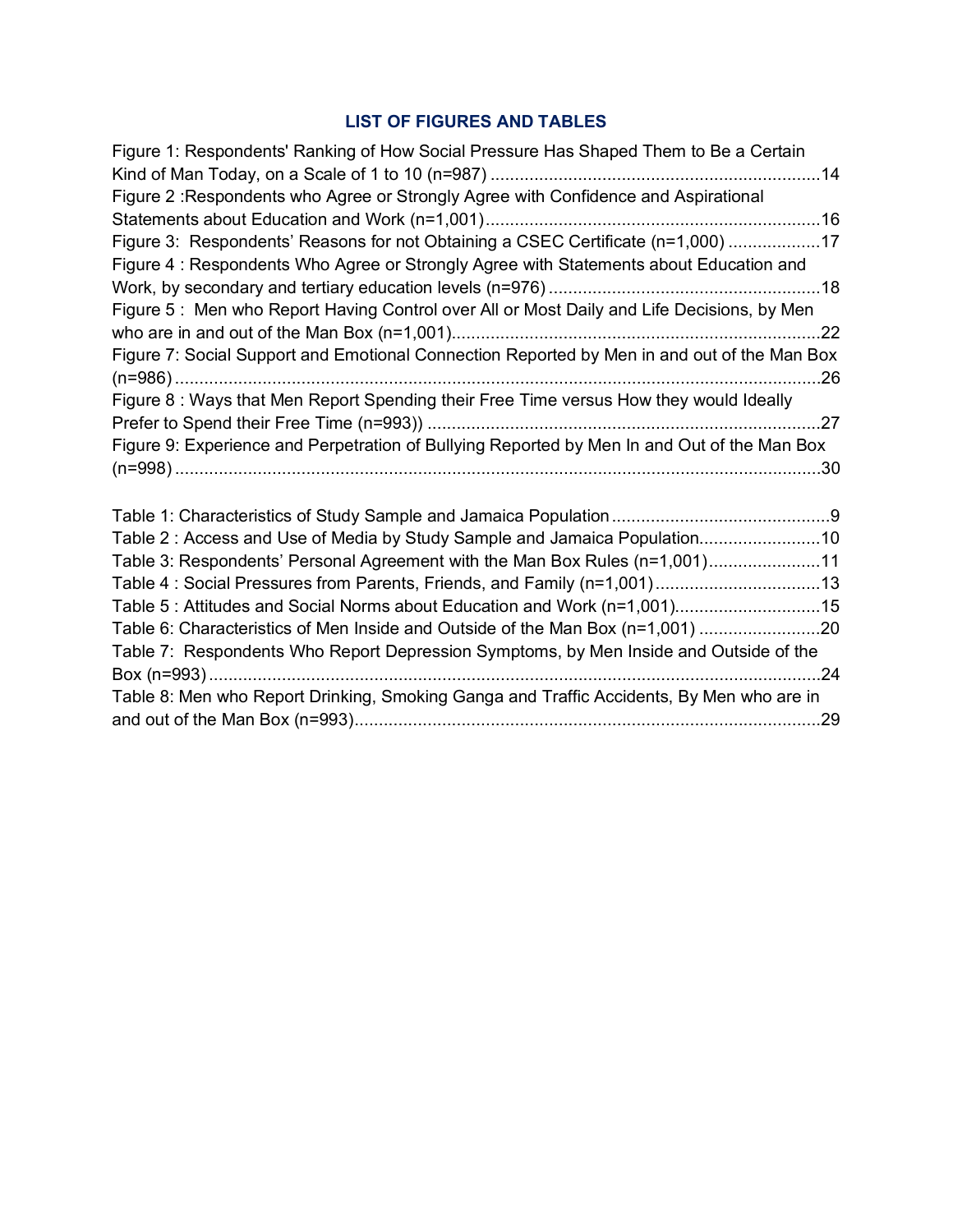## **ACRONYMS**

- <span id="page-5-0"></span>CAPE Caribbean Advanced Proficiency Examination
- CSEC Caribbean Secondary Examination Certificate
- ESSJ Economic and Social Survey of Jamaica
- IDB Inter- American Development Bank
- JMD Jamaica Dollar
- PIOJ Planning Institute of Jamaica
- PPP Purchasing Power Parity
- UNDP United Nations Development Program
- UWI University of the West Indies
- WEF World Economic Forum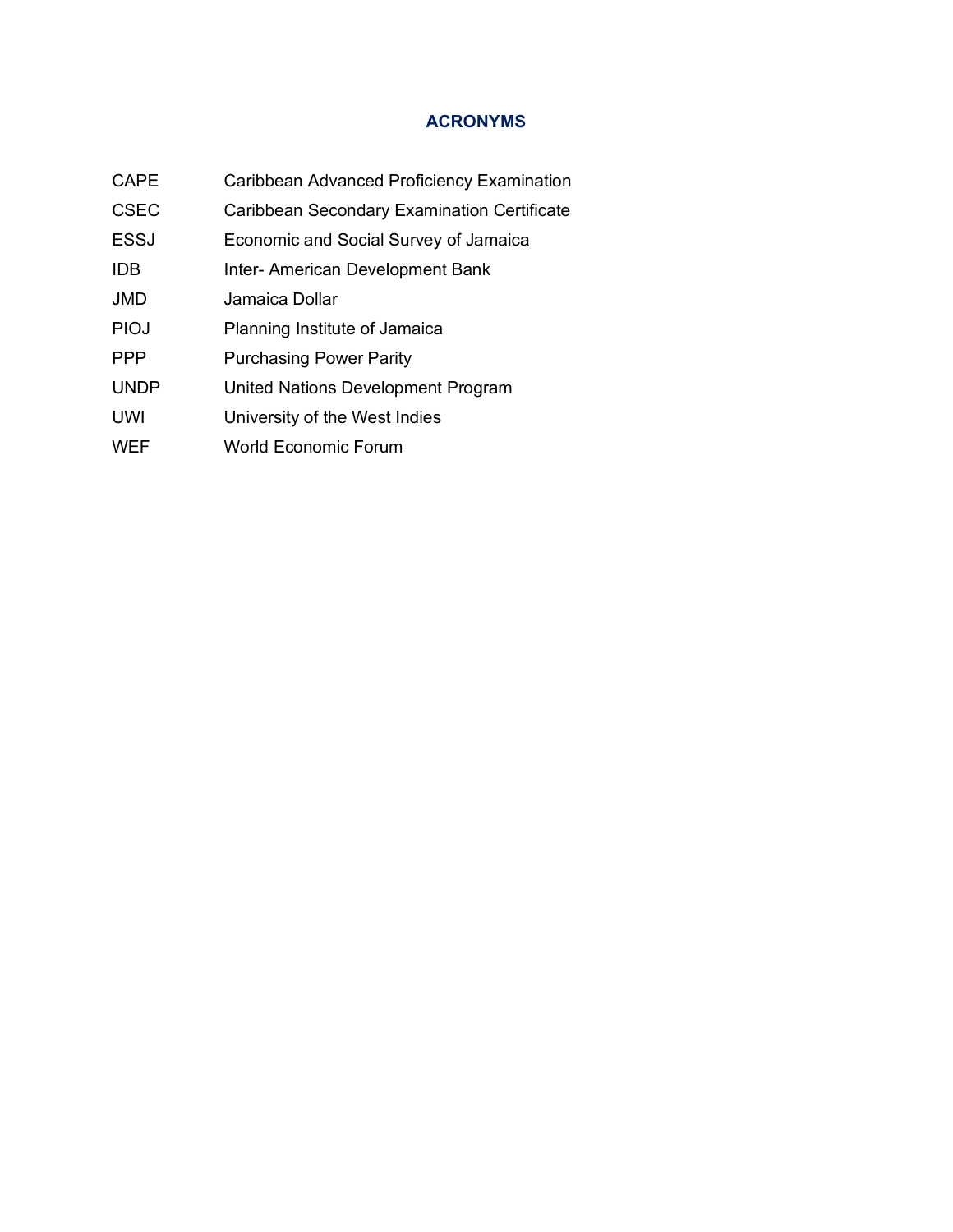#### **ABSTRACT**

<span id="page-6-0"></span>The findings of the Man Box Jamaica study highlight that the Man Box—a set of socially reinforced rules about what "real men" should do—is alive and well in Jamaica. Being inside the Man Box causes young men and others around them real harm, specifically in terms of violence and mental health. Men who live inside the Man Box appear to feel significantly less in control of their lives in terms of both everyday activities and larger life decisions. Not expressing emotions and being self-reliant are core elements of the Man Box's pillars of perceived self-sufficiency and toughness. Consistent with previous Man Box studies conducted elsewhere, the findings show that young men in Jamaica reap certain benefits from staying inside the Man Box: it provides them with a sense of belonging and of living up to what is expected of them. However, when those same norms tell men to be aggressive all the time and to repress emotions, the Man Box demands that they pretend to be someone they are not, and the resulting life can be violent and isolating.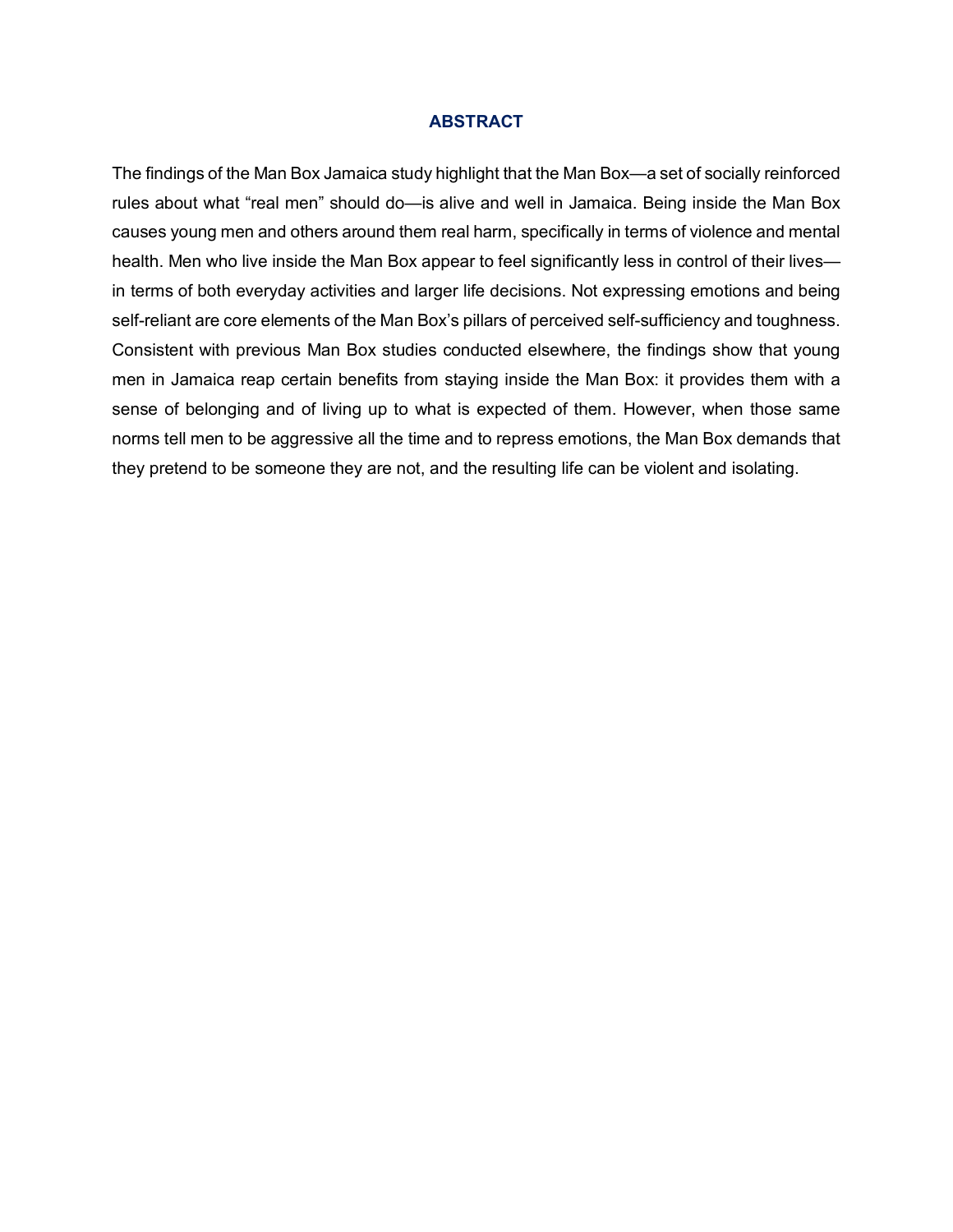#### **INTRODUCTION**

<span id="page-7-0"></span>**Human lives are shaped by rules about how men and women are supposed to be: our ideas, choices, preferences, and behaviors.** Today, we more deeply understand that gender and sexual identities express themselves across a fluid spectrum rather than a rigid binary. We are increasingly aware that who we are and how we act are shaped not just by gender but also by other parts of identity and experience, be they culture, upbringing, social class, race, or ethnicity. Yet, these diverse, intersectional identities are often in conflict with the culturally expected and appropriate rules of behavior for boys and girls early in life, and as men and women later in adulthood. We know now that these socially dictated rules of behavior for boys and girls, and women and men, can have lifelong harmful effects. For men in particular, global studies have shown that specific ideas, norms, and personal attitudes about what it means to be a man are closely linked to expressed behaviors, such as health service-seeking behaviors, caregiving and parenting, and sexual and reproductive health (Ragonese, Shand and Baker, 2019).

**Masculinity in the Caribbean context is a complex construct which ignores the historical influences, stigmas, repressions, isolation and public derision of slavery.** Beckles (1996) suggests that slavery marginalized and alienated men and assigned to them ideological characteristics. The legacy of slavery overshadows and lingers in the current discourse and manifestations of gender identify and masculinity in the Caribbean.

**In Jamaican and Caribbean society, gender stereotypes and masculinities are perpetuated through popular culture, especially music.** Similarly, the Jamaican dance hall and reggae culture have highlighted the societal malaise and perceptions around class and identity, exhibited for example in exclusion from employment and services, on account of a 'wrong address' as in inner city or marginalized communities.<sup>[1](#page-7-1)</sup> The cultural and historical antecedents are important underpinnings to framing and understanding masculinities in Jamaica.

**Young men are acculturated and groomed in social, political, economic and community spaces on the defined margins of socially accepted gender identities and the dictates of masculinities within these confines.** Understanding what it means to be a young man and the

<span id="page-7-1"></span> $<sup>1</sup>$  Jamaican Reggae artists Etana, "Wrong Address" and Robert Nesta Marley, "Trench Town" highlights</sup> the perceptions and identifiers affixed to communities and subliminally stereotypes.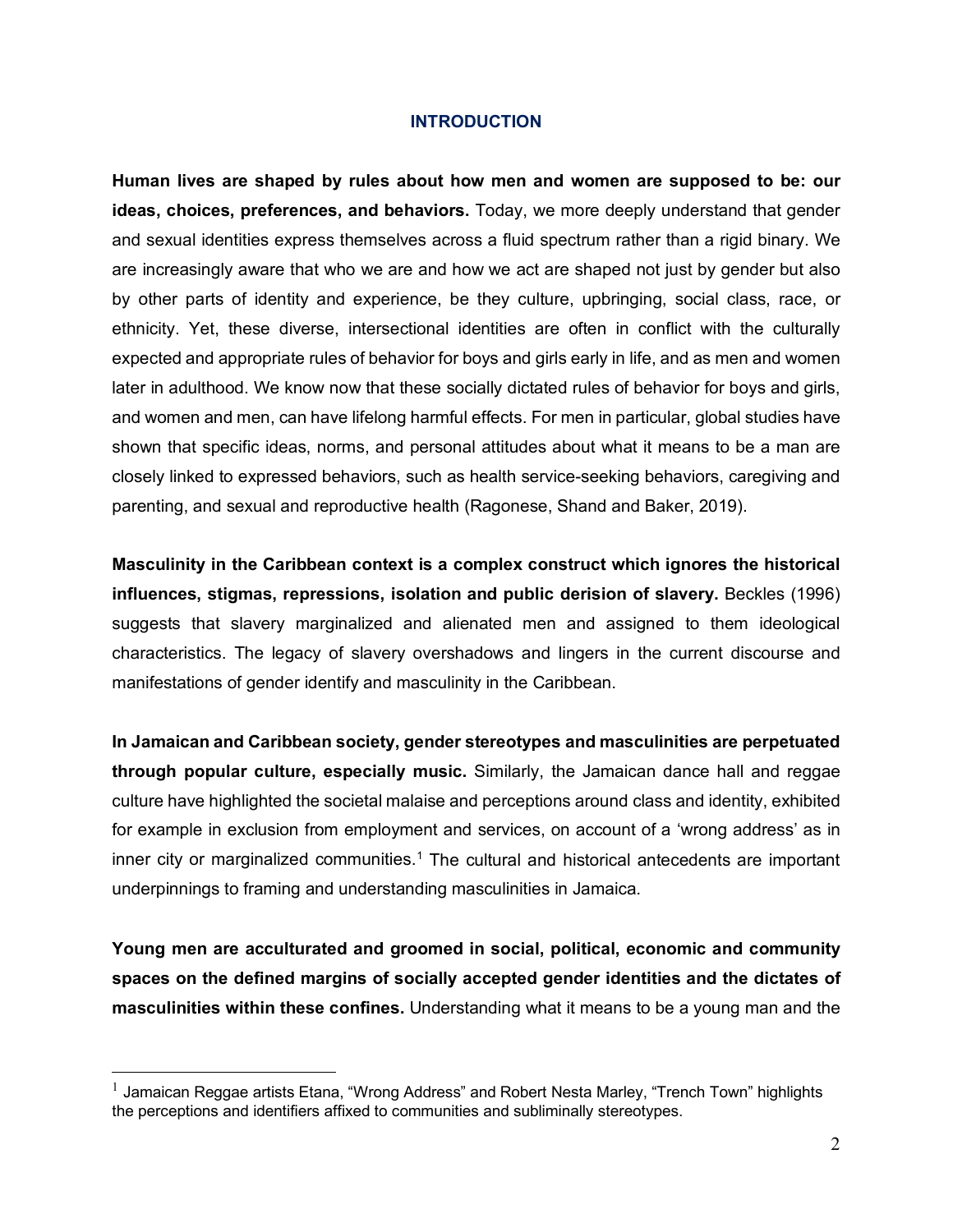concomitant actions, expectations and thought processes holds merit to inform policy across different spheres of Jamaican society.

**The "Man Box" study has been adapted to better understand the experiences of young Jamaican men in navigating the existing social expectations and pressures coming from peers, families, communities and other social contexts**. The Man Box, a term first coined by Paul Kivel and the Oakland Men's Project (Kivel, 1992), refers to a set of beliefs, communicated by peers, families, and the media, that place pressure on men to be and behave a certain way. For men, social rules and pressures often dictate that they should be self-sufficient, act tough, be physically attractive, be heterosexual, have sexual prowess, and use aggression to resolve conflicts. These social pressures in turn contain men in an expected version of the Man Box, rather than recognizing that men live and express themselves through multiple ways and identities.

**The first Man Box report explored men's lived experiences of masculinities in the United States, the United Kingdom, and Mexico** ( (Heilman, Barker, & Harrison, 2017)). As a research concept, the original Man Box study aimed to measure how young men in different contexts encounter social, external messages and subsequently internalize them.

**This current study adapted the original Man Box survey to the Jamaican context**. Using social media, we collected data from 1,001 young Jamaican men ages 18–30 to answer the following research questions: (1) Do young men agree with rigid ideas and norms about what makes a "real man"? (2) Do these ideas matter for young men's lives or for the lives of those around them?

**This report shares the findings of the first adaptation of the Man Box study through the lens of young Jamaican men.** In the next section, the rationale for the study is outlined and this is followed by a description of the research methodology. Section four present the sample characteristics. The study findings are discussed in section five and this is followed with an analysis on the adherence of young men in Jamaica to the gender rules and the influences on masculinities. The final section concludes the report and suggests policy actions with a focus on the educational and economic spheres.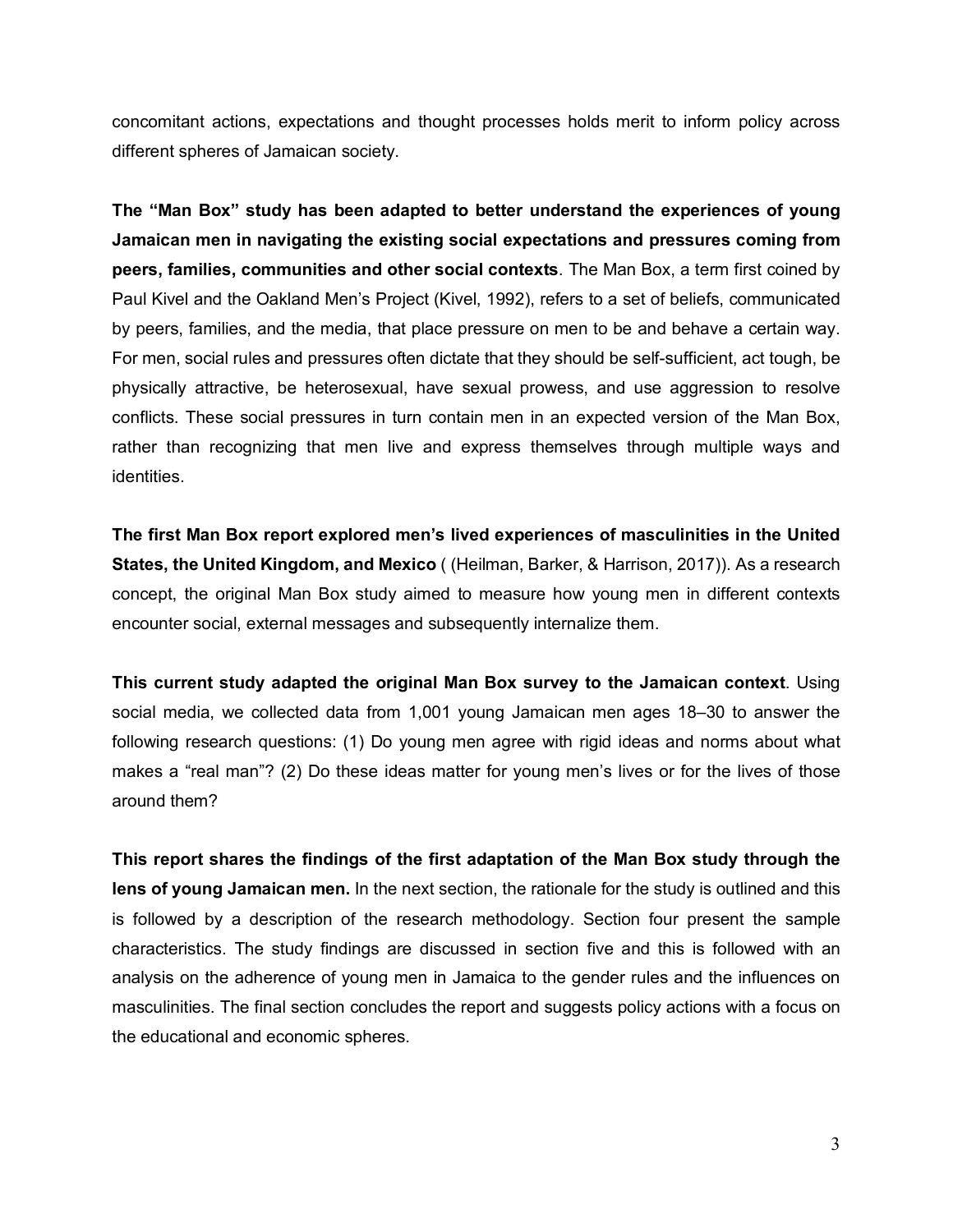#### **RATIONALE FOR THE STUDY**

<span id="page-9-0"></span>**The Man Box study comes at a critical time for Jamaica's current socio-economic context**. On March 10, 2020, Jamaica recorded its first case of the coronavirus, which prompted authorities to initiate measures aimed at stopping the spread of the virus. The consequences of COVID-19 will be lingering until Jamaica, a tourism-dependent country, can recoup revenue losses, reverse unemployment and realize growth in the economy. Data gathered from an online survey carried out in April 2020 reveal that about 60 percent of low-income households reported a member having lost employment, and more than one-third of respondents from economically vulnerable households had gone hungry in the week prior to the survey (IDB, 2020).

**The social impacts of the restrictive measures from the pandemic are also significant.** Confinement has exacerbated domestic violence, causing a shadow epidemic in line with the pandemic. Isolated, anxious, and stressed, potential abusers who find themselves without an outlet may become more aggressive. The online IDB survey cited above documented an increase in domestic violence measured by women's direct report. Children who reside in households where there is intimate partner violence are seven times more likely to experience abuse (UN Women, 2018)).

**Young men who are less likely to perform well academically are at risk of dropping out of school, further swelling the ranks of youth who are not in education, in employment or in training**. The gender differences in schooling and achievement are observed in the education components of the Human Capital Index and regional examinations. The expected years of schooling for girls in Jamaica is 11.6 years compared to 11.2 years for boys, once adjusted for educational achievement, the reported learning adjusted years of schooling for girls drops to 7.5 years and boys to 6.7 years (World Bank 2020). Attainment on harmonized test scores is higher for girls (404) than boys (372) (World Bank, 2020). Data on participation in the Caribbean Secondary Examination Certificate (CSEC) and Caribbean Advanced Proficiency Examination (CAPE) identifies a 17-percentage point and 23 percentage point difference in subject entries in favor of girls, respectively (CXC, 2020).

**Gender equality is improving but challenges persist.** The latest World Economic Forum report ranks Jamaica 41st out of 153 countries on gender equality (WEF, 2019). Despite universal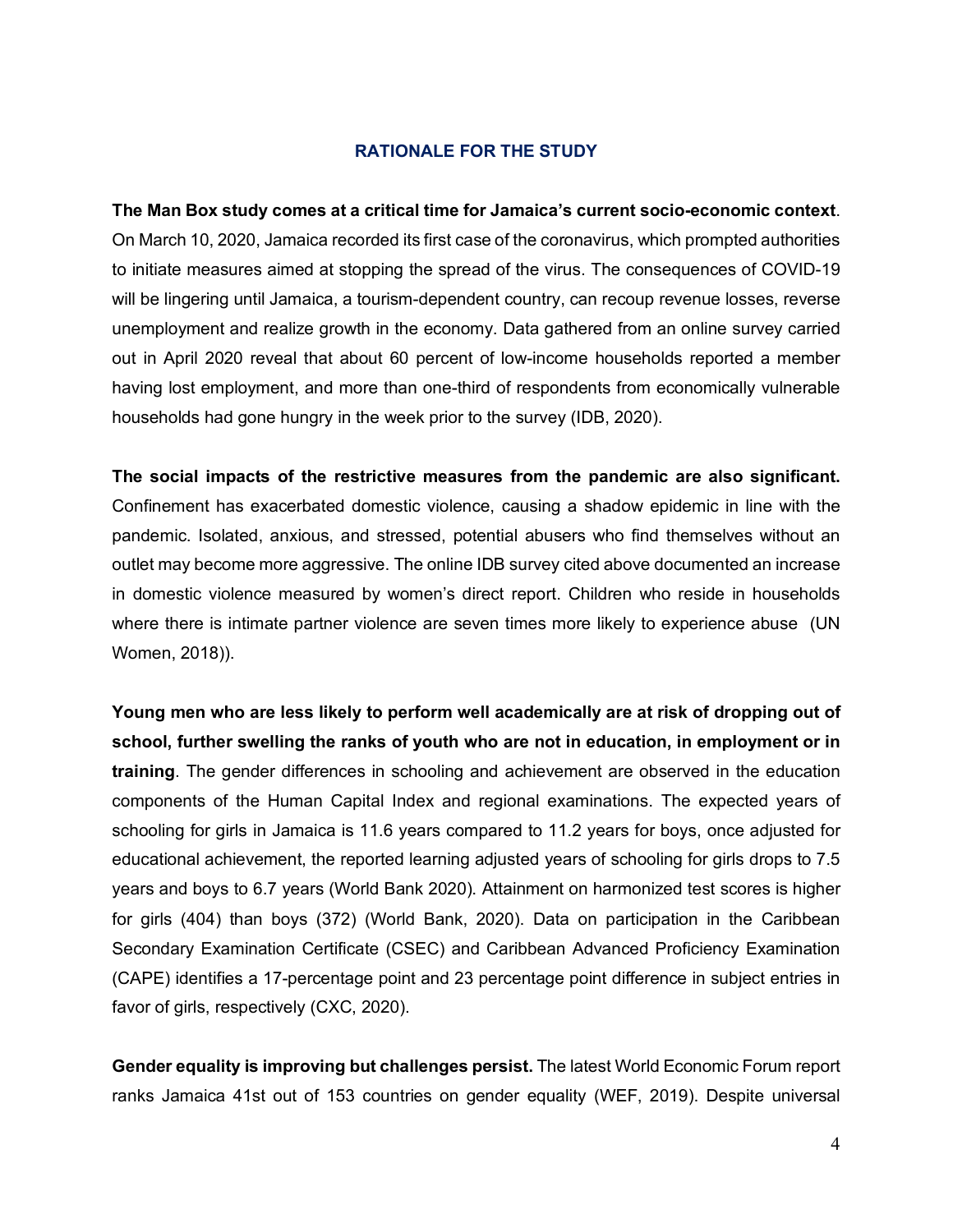primary education, educational gender gaps widen as students reach secondary schooling. The disparity is particularly striking for young men. They enroll in secondary and tertiary university education levels in much lower numbers than young women (Statistical Institute of Jamaica, [2](#page-10-0)015). At the secondary school level, girls significantly outperform boys on almost every subject<sup>2</sup> and, consequently are more likely to enroll in tertiary education. Women represent 69 percent of the student body at the University of the West Indies, Mona Campus in 2019, at the overall tertiary level 64.7 percent of students are females (PIOJ, 2020). [3](#page-10-1) Yet, even though women outperform men in education, the same is not true for the labor market. Women in Jamaica report on average more years of schooling than men (13.9 versus 12.4 years in 2018), [4](#page-10-2) while the difference in employment rate is more than ten percentage points in favor of men. Data from the UNDP show that women report an income of US\$6406 in purchasing power parity (PPP) per year of schooling versus men who earn US\$9090 in PPP. [5](#page-10-3) As such, women would need an average of three years of additional schooling to achieve the same PPP as men. Further, while women's employment rates are growing, males outnumbered females in the private sector; the 2018 economic and social survey of Jamaica (ESSJ) indicates that 66.0 per cent of "Unpaid Workers" are women. [6](#page-10-4) Therefore, despite demonstrable numerical and skill advantages, women are unable to command a fair and equitable position in the formal labor market.

**Within the Caribbean context, boys' lower academic achievement has been theorized through gender and post-colonial lenses**, as well as debated extensively in the public sphere. More recently, some have argued for exploring the "gendered patterns" in educational outcomes, in order to fully understand the gendered influences affecting educational outcomes (IDB, 2019). Accordingly, the underperformance of young men in schooling is not universal as implied by "male academic underachievement," and it varies across structural context and socio-demographic characteristics. Research shows that men who underperform in school come from both

<span id="page-10-0"></span><sup>&</sup>lt;sup>2</sup> Girls outperformed boys in every subject except biology and chemistry on the Caribbean Secondary Examination Certificate (CSEC) exams in 2017.

<span id="page-10-1"></span> $3$  Unequal gender preferences and the characteristics of the Jamaican economy play in favor of men. Although women generally have higher levels of educational attainment than men, they account for 59.9 per cent of the unemployed labor force.

<span id="page-10-3"></span><span id="page-10-2"></span> $4$  The difference in employment rate is more than 10 percentage points in favor of men. <sup>5</sup> Based on data retrieved from UNDP. Human Development Index.

[http://hdr.undp.org/en/content/estimated-gni-capita-ppp-male-constant-2011-ppp.](http://hdr.undp.org/en/content/estimated-gni-capita-ppp-male-constant-2011-ppp) Last accessed: 28 February 2020.

<span id="page-10-4"></span><sup>6</sup> Planning Institute of Jamaica. 2019. Economic and Social Survey 2018. Kingston, Jamaica.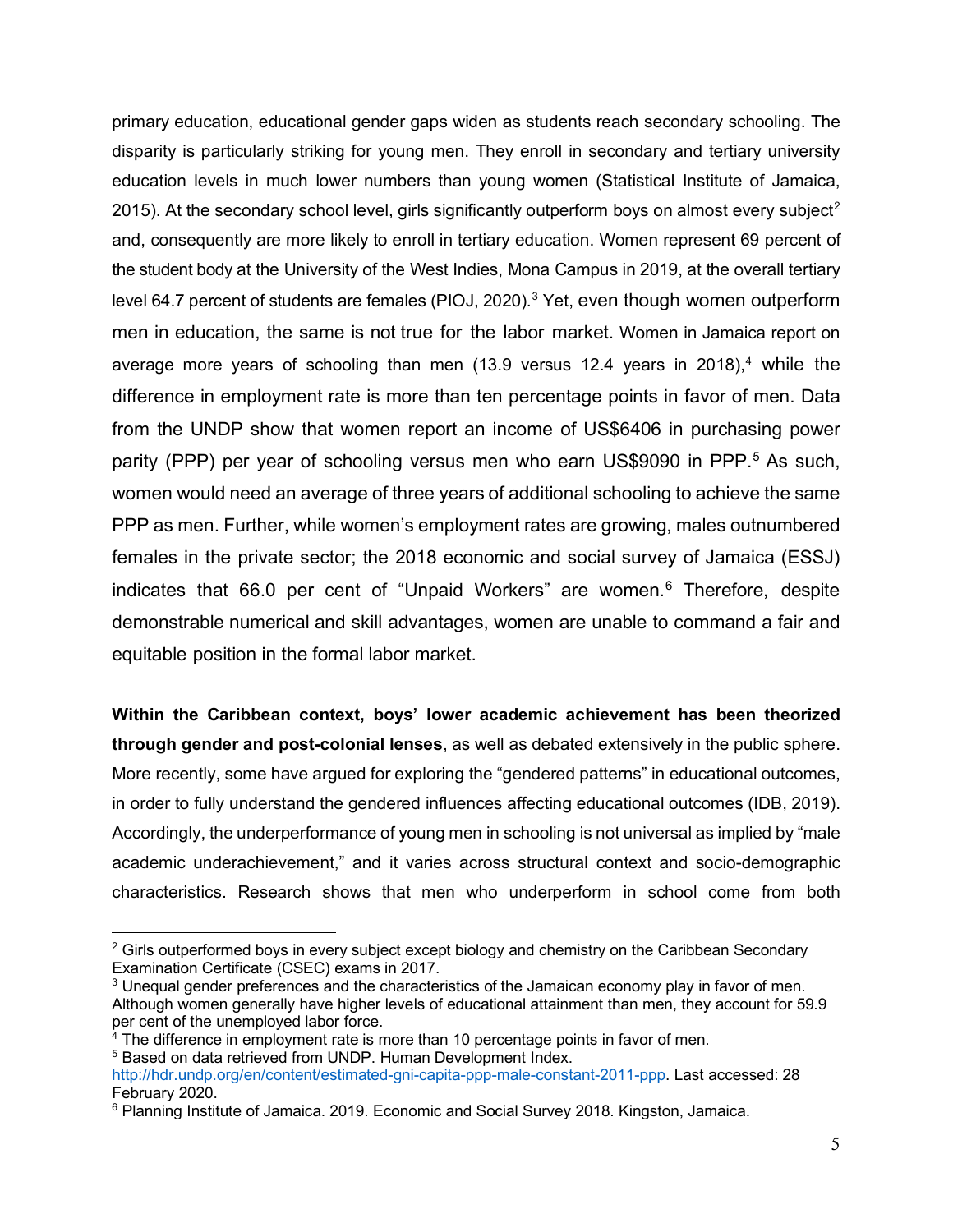educational- and resource-scarce contexts (and therefore have low access to quality education), and from lower socio-economic status family backgrounds (IDB, 2019).

**Gender differences in academic achievement, participation and learning opportunities have been extensively explained in the literature**. Studies have shown that socialization (expected attitudes and behaviors) contributes to gender differences in academic performance (Chevannes, 2001; Evans,1999; Parry, 2000; Reddock, 2004). For instance, the specter of corporal punishment is stronger. Boys suffer more consistently and severely from home and school disciplinary practices, such as being beaten and verbally insulted, for the same infractions as girls. Jamaican law allows for the use of corporal punishment at home, in some day care settings and schools (Global Initiative to End All Corporal Punishment of Children, 2020), despite research that has shown that corporal punishment, especially in school settings, is counterproductive to student success (Parry, 2000) and can lead to unintended consequences such as dislike for the teacher and school in general, as well as high levels of aggressiveness and poor educational performance. Further, boys actively and continuously construct a definition of themselves as uninterested in academic work (Parry, 2000). Parental attitudes that school is for girls and is unlikely to help a man in later life also play a role in cementing this perception (Chevannes, 2001). Chevannes (2001) argues that this may be a response to the potential rewards of work in traditional male jobs, such as Construction, Agriculture, and Wholesale and Retail, Repair of Motor Vehicle and Equipment, where wages are higher though educational requirement lower. [7](#page-11-0)

**Critics have come to question the "male academic underachievement" thesis, pointing to the clear gender inequities and positions of power held by men in Jamaican society** (Bailey, 2004; IDB, 2019). Research suggests that women are much more likely to participate and perform better at higher levels of the Jamaican education system relative to their male counterparts. Yet men continue to hold power and dominate across most Jamaican social, economic and political spheres.

**Jamaica has experienced an escalation of interpersonal violence, accidents, and injuries, making these the leading causes of death, particularly amongst men in general.** Interpersonal violence is an important health problem in Jamaica. It is the  $5<sup>th</sup>$  cause of death, the

<span id="page-11-0"></span> $^7$  In these sectors, the number of employed men without training (74.1 percent) compared with 25.9 percent of women (Planning Institute of Jamaica, 2018).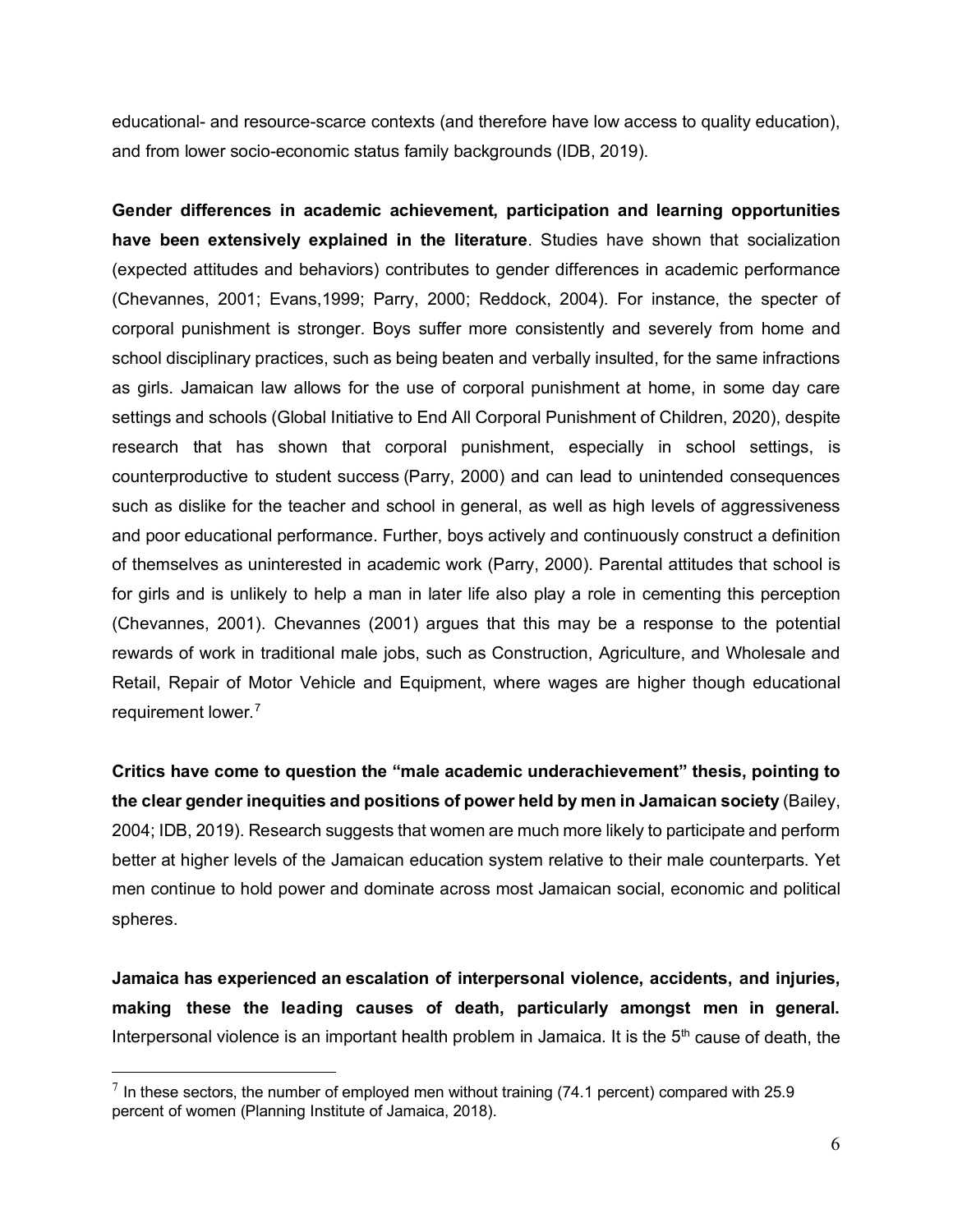$3<sup>rd</sup>$  cause of premature death and the  $4<sup>th</sup>$  cause of death and disability combined. Overall, injuries due to interpersonal violence account for 12 percent of Jamaica total budget and productivity losses due to violence-related injuries account for 16 percent of Jamaica total health expenditures (Harriot & Jones, 2016). Domestic violence is one of the main sources of violence in the country, although the lack of data to diagnose the extent of the problem is a constraint to design pertinent solutions. Recent research suggests an alarmingly high prevalence of violence against women in Jamaica. In 2008 approximately four percent of murders were a result of domestic violence, with women being the main victims of this type of violence. The Jamaica Women's Health Survey 2016 (UN Women, 2018) was the first report on the prevalence of violence experienced by women and perpetrated by men. It revealed that 27.8 percent of Jamaican women surveyed had experienced intimate physical and/or sexual violence at least once in their lifetime; 23 percent and 24 percent reported having been sexually abused and sexually harassed respectively by men other than their partners (UN Women, 2018).

**The current study on the behaviors and attitudes of young Jamaican men drills further into Jamaican masculine norms and identities—and the social pressures that keep men stuck in the Man Box**—and their relationship with educational, workforce, and violence experiences of young Jamaican men.

#### **METHODOLOGY**

<span id="page-12-0"></span>**An online survey involving 1,001 young men aged 18 to 30 was conducted between March and April 2019, forms the basis for this study**. The respondents were recruited through Facebook advertisements, which offered entry in a prize drawing for participating in the survey. Participants were between the ages of 18 and 30, had to self-identify as male, and be residing in Jamaica. Screened participants who fit the inclusion criteria completed a consent form informing them of the study's purpose and their rights as a participant, followed by the self-administered survey online. To recruit a more representative sample, specific sample quotas were included by age group and income. Specifically, participants aged 18–24 and 25–30 were enrolled, until the desired percentage of participants was reached for each age group (50 percent in each group). For income, an annual household income of 90,000 Jamaica Dollars (JMDs) was used to enroll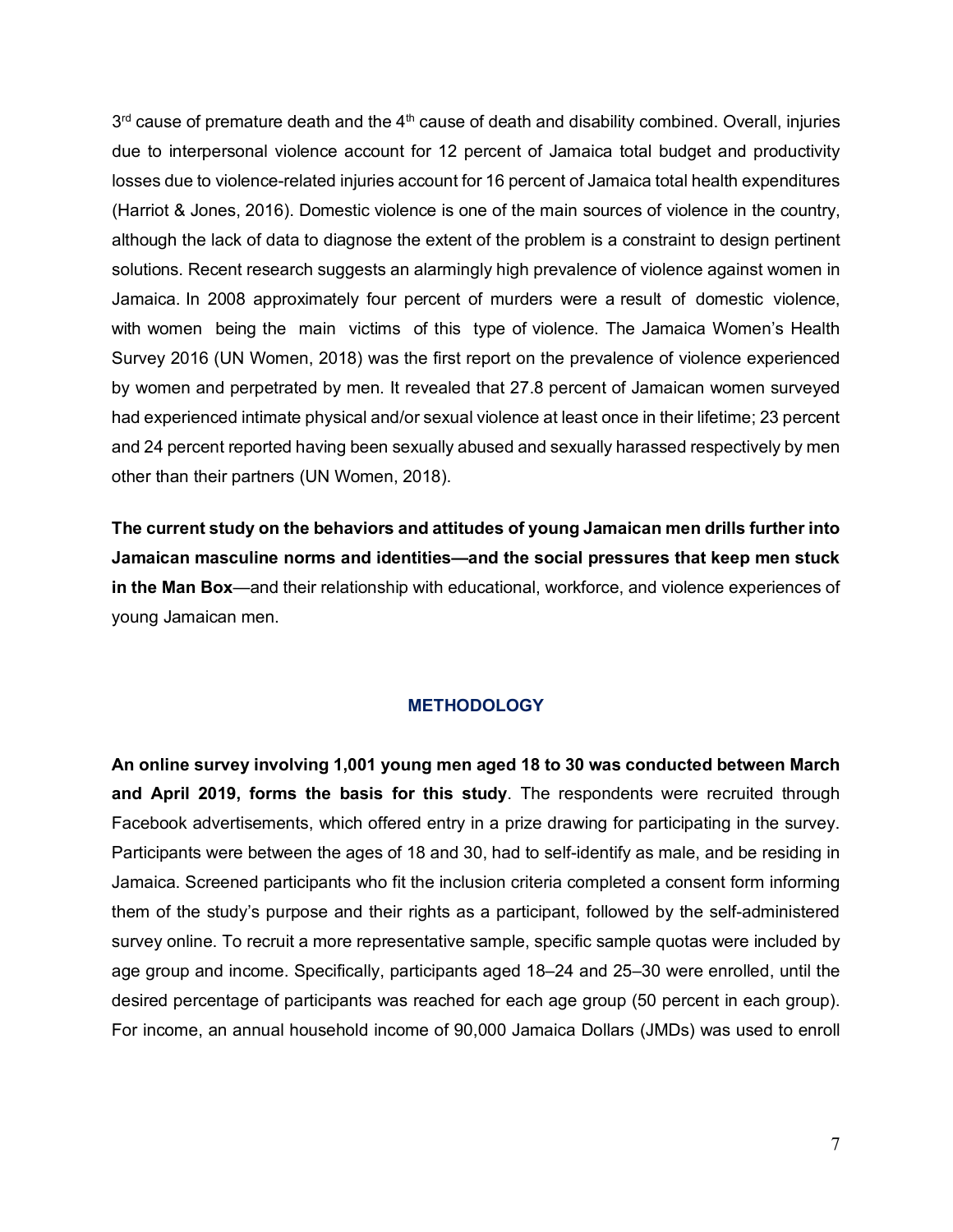participants both over and under the threshold income (60 percent and 40 percent of sample, respectively).<sup>[8](#page-13-1)</sup>

**The online survey included questions about demographic characteristics, gender attitudes, perceived pressures and social support, health behaviors, bullying and harassment, community participation, and educational trajectories**. It took approximately 30 minutes to complete the survey. The information was collected and compiled by KANTAR TNS, a data and consulting firm.

**The analyses explore the associations between the composite scores and scales constructed with these data and various behaviors and experiences**. It is purely a descriptive analysis, as the cross-sectional nature of the data does not allow for the identification and attribution of causal relationships.

**Undertaking an online survey allowed for rapid and confidential data collection, but like all field methods, it had its limitations.** The recruitment through Facebook required internet access and a social media account, leading to a somewhat more educated sample than the general population. For example, 27 percent of the men in the study sample had tertiary education, compared to 20 percent in the general Jamaican population (UNESCO, 2015). The sample thus cannot be considered representative of the Jamaican male population aged 18–30. Moreover, higher educational attainment is well known to be related to having more positive gender attitudes and improved social, economic, and health outcomes (Pulerwitz & Baker, 2008). As a result, this study's more educated sample may have skewed the results toward more gender-equitable attitudes, as well as improved health behaviors.

#### **SAMPLE CHARACTERISTICS**

<span id="page-13-0"></span>Table 1 provides a snapshot of demographic information about the individuals in the sample. Three in ten surveyed men have an associate degree or higher. Participant ages ranged from 18 to 30 years, with an average age of 24 years. Approximately four in ten men surveyed were single, and one in four reported having children. Over half the sample reported either being employed

<span id="page-13-1"></span> $8\,$  US\$ 1.00 = JA\$ 124.70 rate for March 2019 available at http://boj.org.jm/foreign\_exchange/fx\_historical\_rates.php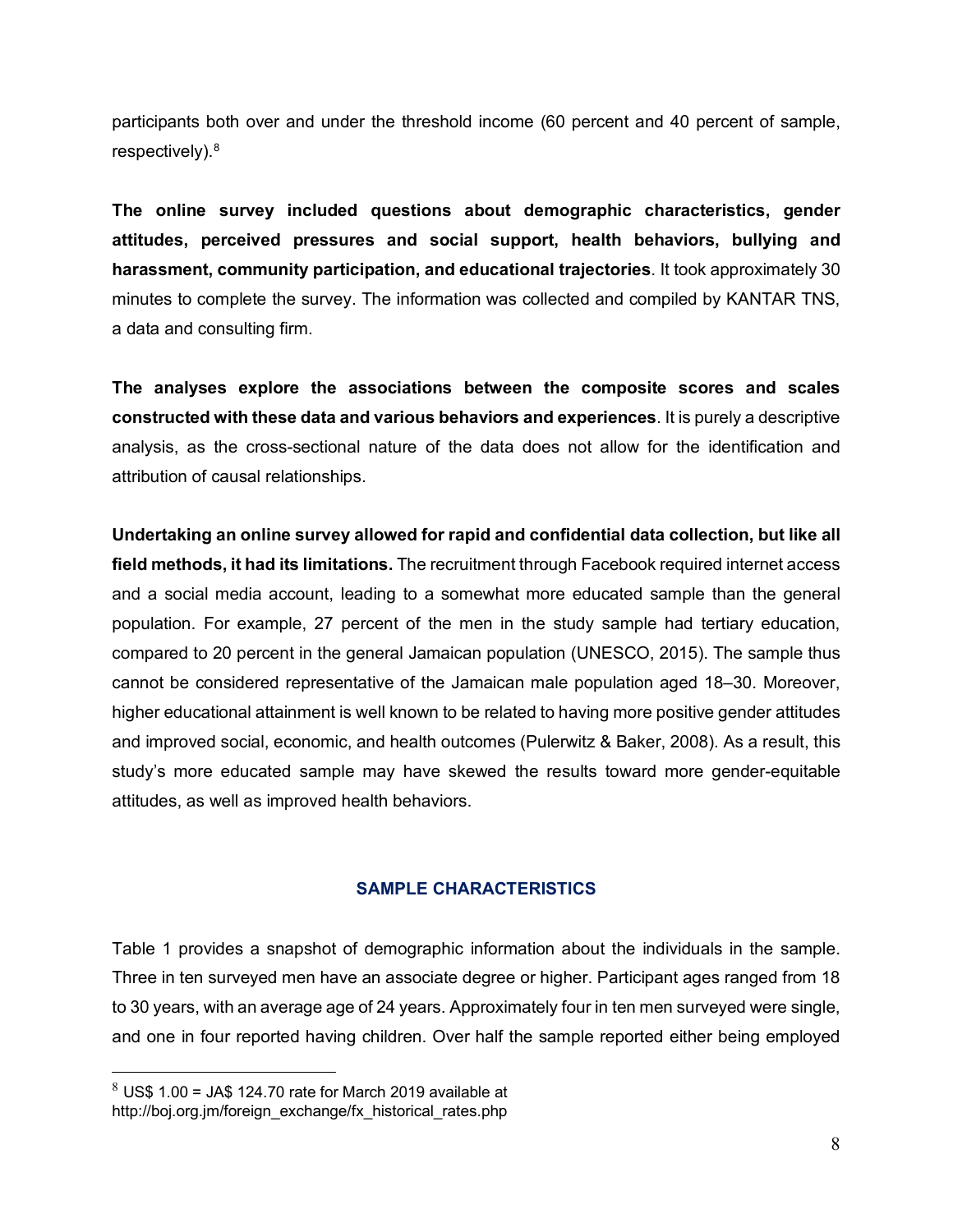full time or part time. Three in ten men reported having great difficulty meeting their financial needs. Relative to the country´s male population, the survey overrepresents men in the 25-30 year cohort, employed men, and men with higher socioeconomic status (in terms of income and education levels).

|                                                        | <b>Study Sample</b> | <b>Jamaica Population</b> |
|--------------------------------------------------------|---------------------|---------------------------|
| <b>Characteristic</b>                                  | $(n=1,001)$         | (year 2018) <sup>9</sup>  |
|                                                        | (percent)           | (percent)                 |
| Age group                                              |                     |                           |
| $18 - 24$                                              | $\overline{51}$     | 61                        |
| $25 - 30$                                              | 49                  | 39                        |
| <b>Relationship status</b>                             |                     |                           |
| Single                                                 | 44                  | 59                        |
| Dating or in committed relationship                    | 30                  | $\overline{26}^*$         |
| Living with a partner, not married                     | 15                  | $12***$                   |
| <b>Currently married</b>                               | $\overline{7}$      | $\overline{3}$            |
| <b>Has children</b>                                    | $\overline{25}$     | n/a                       |
| <b>Educational attainment</b>                          |                     |                           |
| No education or some primary education                 | 1                   | 0.1                       |
| Lower secondary (grades 7-11)                          | 38                  | $\overline{72}$           |
| Upper secondary (grades 12-13)                         | 9                   | 3                         |
| Vocational / technical school                          | 25                  | 6                         |
| Tertiary education or higher (Associate's, Bachelor's, | 27                  | 20                        |
| Master's or higher)                                    |                     |                           |
| <b>Employment status</b>                               |                     |                           |
| <b>Employed full time</b>                              | 44                  | 36                        |
| Employed part time                                     | 13                  | $\overline{4}$            |
| Unemployed                                             | $\overline{4}$      | 8                         |
| Student                                                | 15                  | 12                        |
| Freelance/consultant/contractor                        | $\overline{7}$      | 11                        |
| Looking for work                                       | 12                  | n/a                       |
| Other/ Not stated                                      | $\overline{3}$      | $\mathbf{1}$              |

<span id="page-14-0"></span>

<span id="page-14-1"></span><sup>9</sup> Jamaica population data can be found here:<http://uis.unesco.org/en/country/jm>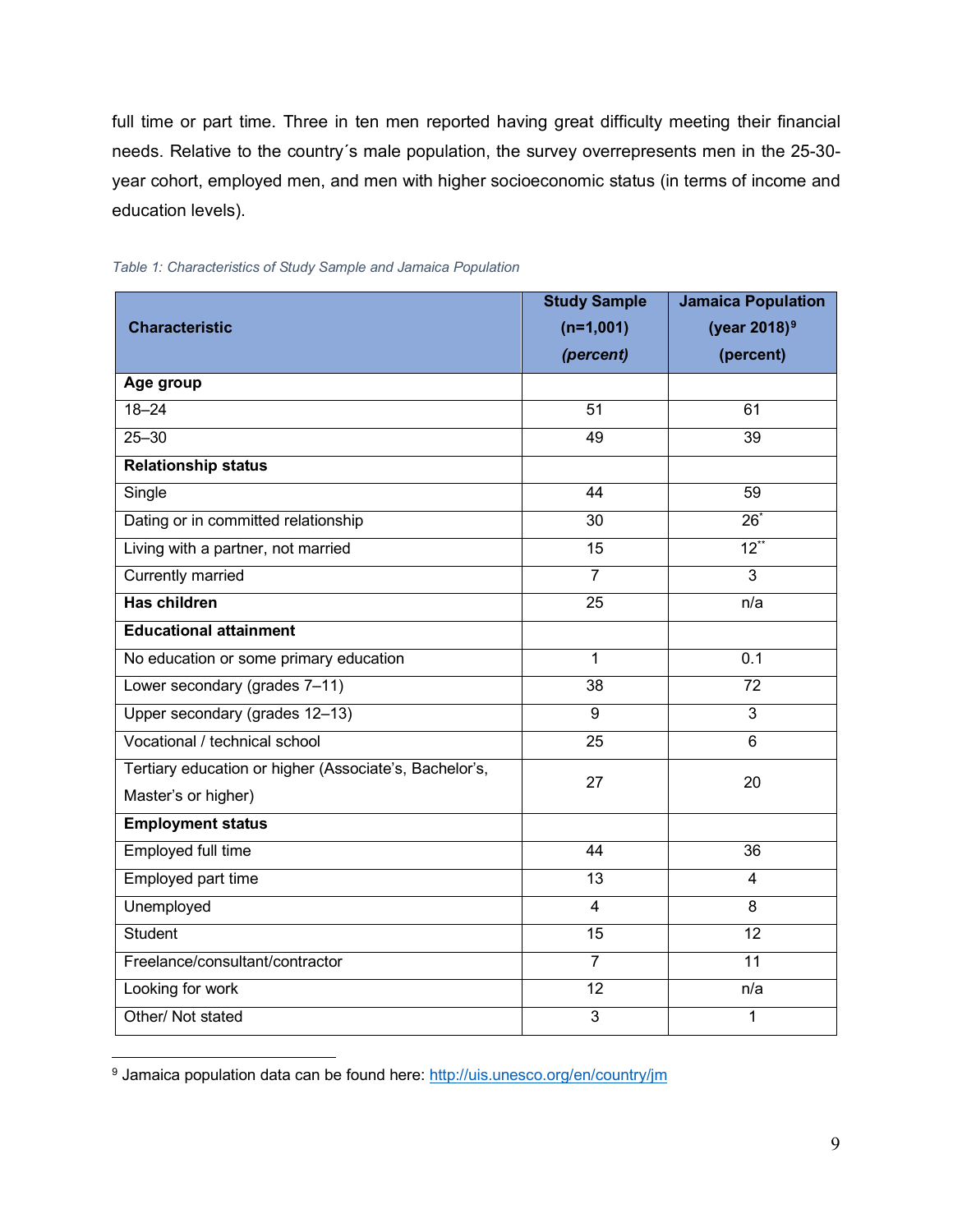| <b>Characteristic</b>                            | <b>Study Sample</b><br>$(n=1,001)$<br>(percent) | <b>Jamaica Population</b><br>(year 2018) <sup>9</sup><br>(percent) |
|--------------------------------------------------|-------------------------------------------------|--------------------------------------------------------------------|
| Annual household income                          |                                                 |                                                                    |
| Under JA\$90,000                                 | 60                                              | 66                                                                 |
| Over JA\$90,000                                  | 40                                              | 34                                                                 |
| Household has great difficulty to meet its needs | 29                                              | n/a                                                                |

Note: Age and income were used as quota variables in recruiting the sample. n/a denotes not available.

As expected, given the modality of the survey, most men (95 percent) reported having mobile phones and a specific data and/or internet plan for their mobile phones (Table 2). Seventy percent of men reported having a computer, while 37 percent reported having a tablet with an internet connection. The variables in Table 2 confirm that the survey reached a segment of the population that is better-off than the average man in Jamaica.

<span id="page-15-1"></span>*Table 2 : Access and Use of Media by Study Sample and Jamaica Population*

|                                               | <b>Study Sample</b><br>$(n=1,001)$ | <b>Jamaica Population</b> |
|-----------------------------------------------|------------------------------------|---------------------------|
| Has Access to <sup>10</sup> :                 | $\frac{0}{0}$                      | $\%$                      |
| Mobile phone                                  | 95                                 | 96                        |
| <b>Television</b>                             | 83                                 | 95                        |
| Data plan or internet for mobile phone        | 81                                 | n/a                       |
| Computer / laptop with an internet connection | 70                                 | 31                        |
| Radio                                         | 67                                 | 80                        |
| Tablet with an internet connection            | 37                                 | 14                        |

Note: Respondents were able to select more than one answer.

## **UNPACKING THE MAN BOX IN JAMAICA: STUDY FINDINGS**

<span id="page-15-0"></span>**For the purposes of this study, men "in the Man Box" are those who most internalize beliefs and pressures to be self-sufficient, to act tough, to stick to rigid gender roles, to be heterosexual, to have sexual prowess, and to use aggression to resolve conflicts**. Young

<span id="page-15-2"></span> $10$  Jamaica population data can be found here: <https://webstore.pioj.gov.jm/images/PreviewDocument/20262.pdf>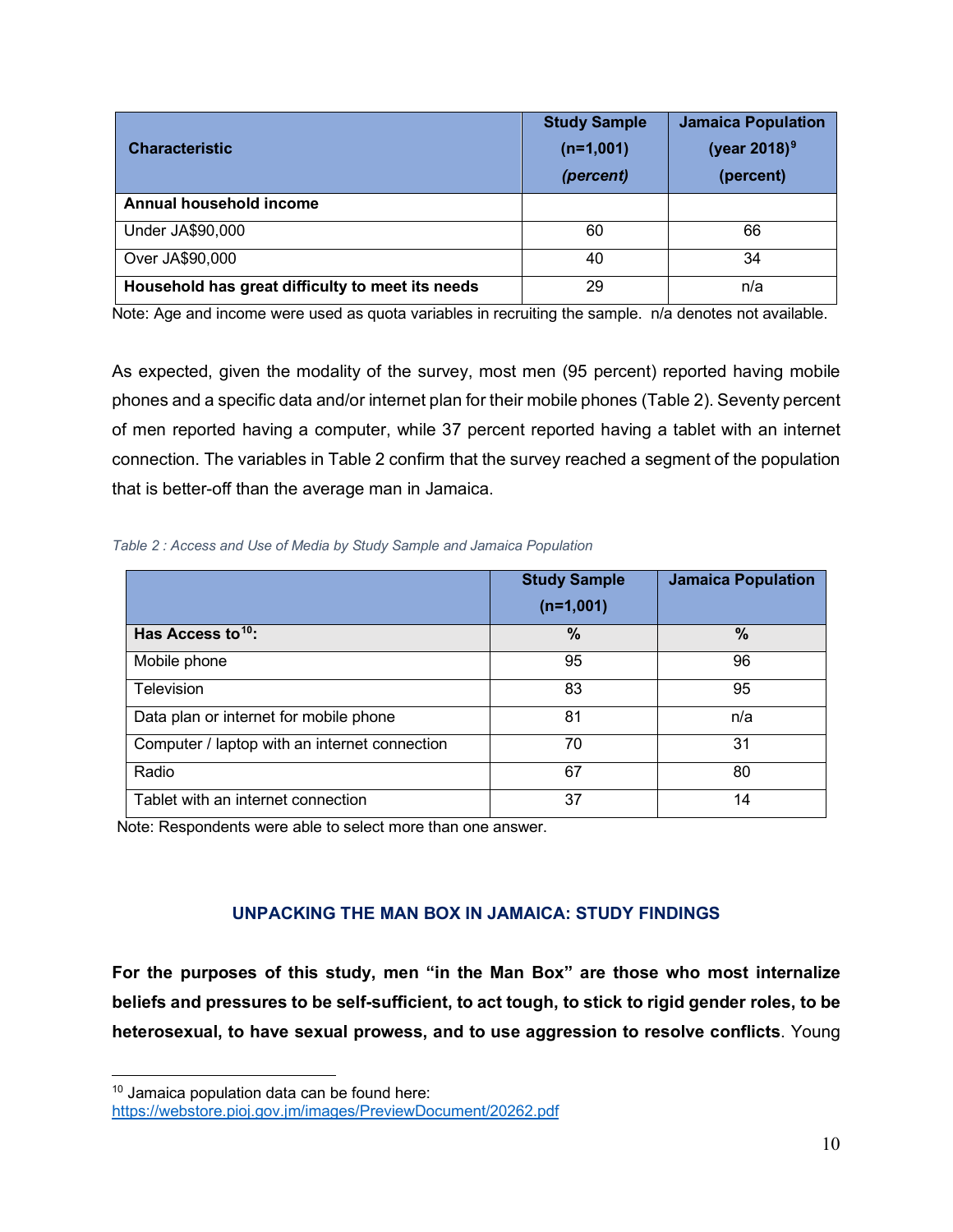men "outside of the Man Box" are those who have embraced more positive ideas and attitudes about how men should believe and behave.

**To measure this Man Box construct, a scale was developed around seven thematic pillars**. [11](#page-16-1) The messages in these pillars reflect what respondents may think a 'real man' should believe and/or how a real man should behave. The items inside each of the seven pillars are listed in Table 3. Each item was assessed in a Likert-type scale, where the most gender-inequitable answer (usually "strongly agree") received one point and the most gender-equitable answer (usually "strongly disagree") received four points; items were reverse coded as needed, such that a higher score reflected more equitable attitudes. A composite score was calculated for each respondent by averaging the mean score of his 19 item scores. This scoring scheme is designed to compare men within the same setting or country, rather than across countries.

**Table 3 shows the level of agreement of survey respondents with each of the items within a respective pillar**. While many rules about self-sufficiency and gender roles are rejected, indicating a more gender-equitable mindset, when it comes to opinions about sexual orientation, young men in Jamaica still appear to conform closely to less gender-equitable rules. About half of all respondents reported considering straight guys being friends with gay guys as abnormal; and more than a third reported that a homosexual man was not a 'real man.' Additionally, respondents also reported social norms that create pressure on them, with 68 percent reporting that their male peers would give them a hard time if they were seen hanging out with a person who appears to be homosexual.

| Respondents who agree or strongly agree with the following statements                |    |
|--------------------------------------------------------------------------------------|----|
| <b>Pillar 1: Self sufficiency</b>                                                    |    |
| A man who talks a lot about his worries, fears, and problems should not be           |    |
| respected.                                                                           |    |
| Men should figure out their personal problems on their own without asking others for | 12 |
| help.                                                                                |    |
| <b>Pillar 2: Acting tough</b>                                                        |    |

#### <span id="page-16-0"></span>*Table 3: Respondents' Personal Agreement with the Man Box Rules (n=1,001)*

<span id="page-16-1"></span> $11$  Six of the pillars are the same as in first Man Box study. This study excludes physical attractiveness and includes education and work as the replacement pillar.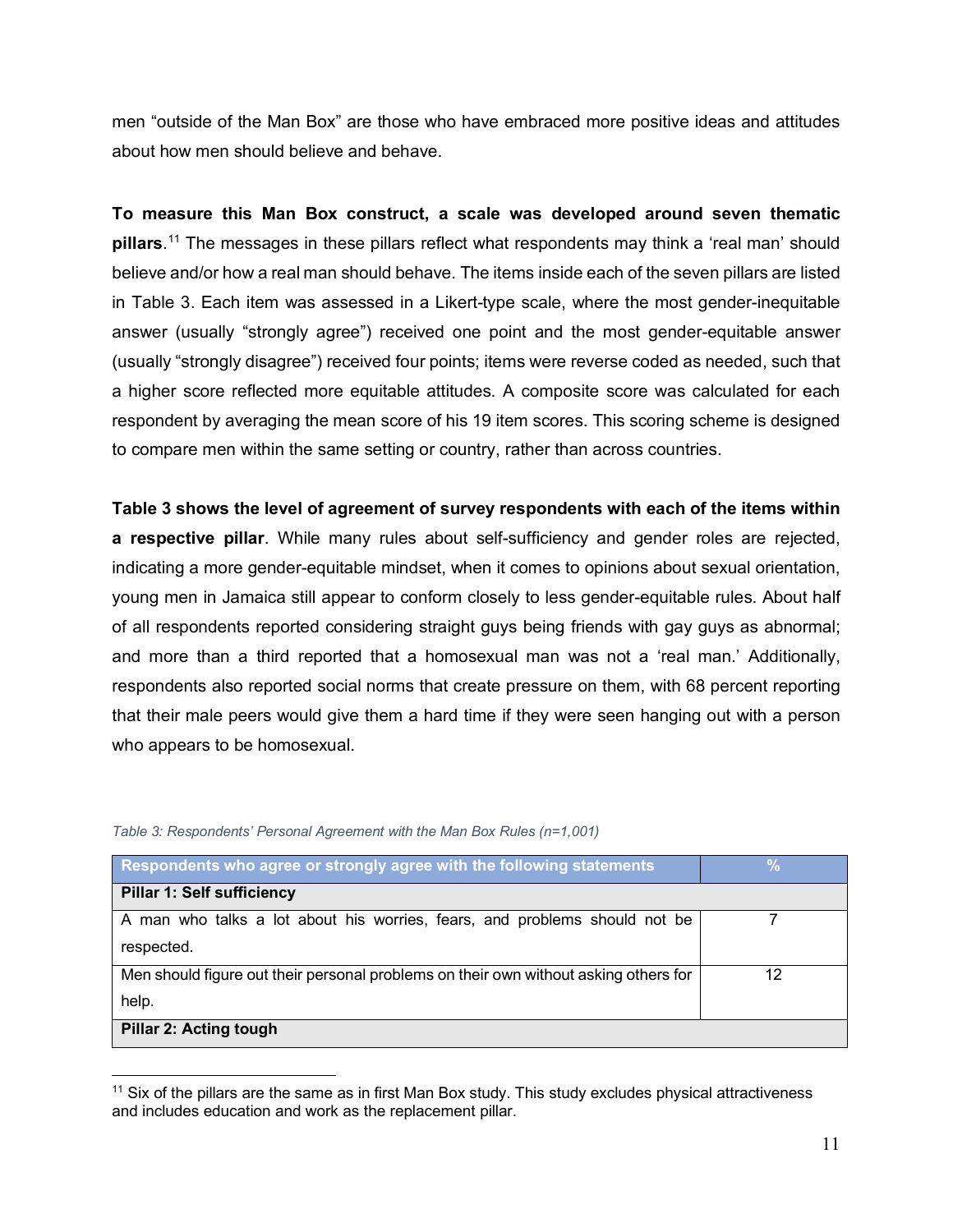| Respondents who agree or strongly agree with the following statements                        | $\frac{9}{6}$  |  |
|----------------------------------------------------------------------------------------------|----------------|--|
| A man who does not fight back when others push him around is weak.                           | 18             |  |
| Men should act strong even if they feel scared or nervous inside.                            | 63             |  |
| Pillar 3: Rigid masculine gender roles                                                       |                |  |
| It is not good for a boy to be taught how to cook, sew, clean the house and take care        | $\overline{7}$ |  |
| of younger children.                                                                         |                |  |
| A man should not have to do household chores.                                                | 6              |  |
| Men, not women, should really be the ones to bring money home to provide for their           | 28             |  |
| families.                                                                                    |                |  |
| Pillar 4: Heterosexuality and homophobia                                                     |                |  |
| A homosexual/gay man is not a 'real man.'                                                    | 36             |  |
| Straight men being friends with homosexual/gay men is totally fine and normal. <sup>12</sup> | 45             |  |
| <b>Pillar 5: Hypersexuality</b>                                                              |                |  |
| A real man should have as many sexual partners as he can.                                    | 4              |  |
| A real man would never say no to sex.                                                        | 10             |  |
| Pillar 6: Aggression and control                                                             |                |  |
| Men should use violence to get respect if necessary.                                         | 3              |  |
| A man should always have the final say about decisions in his relationship or                | 15             |  |
| marriage.                                                                                    |                |  |
| If a man has a girlfriend or wife, he deserves to know where she is all the time.            | 44             |  |
| Pillar 7. Education and work                                                                 |                |  |
| Men are better suited for managerial positions than women.                                   | 15             |  |
| Work that men do should be paid more than work that women do.                                | 12             |  |
| Boys who apply themselves in school are not manly.                                           | 4              |  |
| Men shouldn't try too hard at school.                                                        | 4              |  |
| In my opinion, a man who focuses too much on getting good grades is a loser.                 | $\overline{2}$ |  |

## **Social Expectations of Manhood in Jamaica**

**Attitudes and beliefs about what it means to be a man are often influenced by external social and structural expectations of manhood.** In Jamaica, both social pressures about

<span id="page-17-0"></span><sup>&</sup>lt;sup>12</sup> This item was reverse coded for inclusion in the Man Box scale, to match the direction of the other statements, where higher scores indicate more equitable attitudes.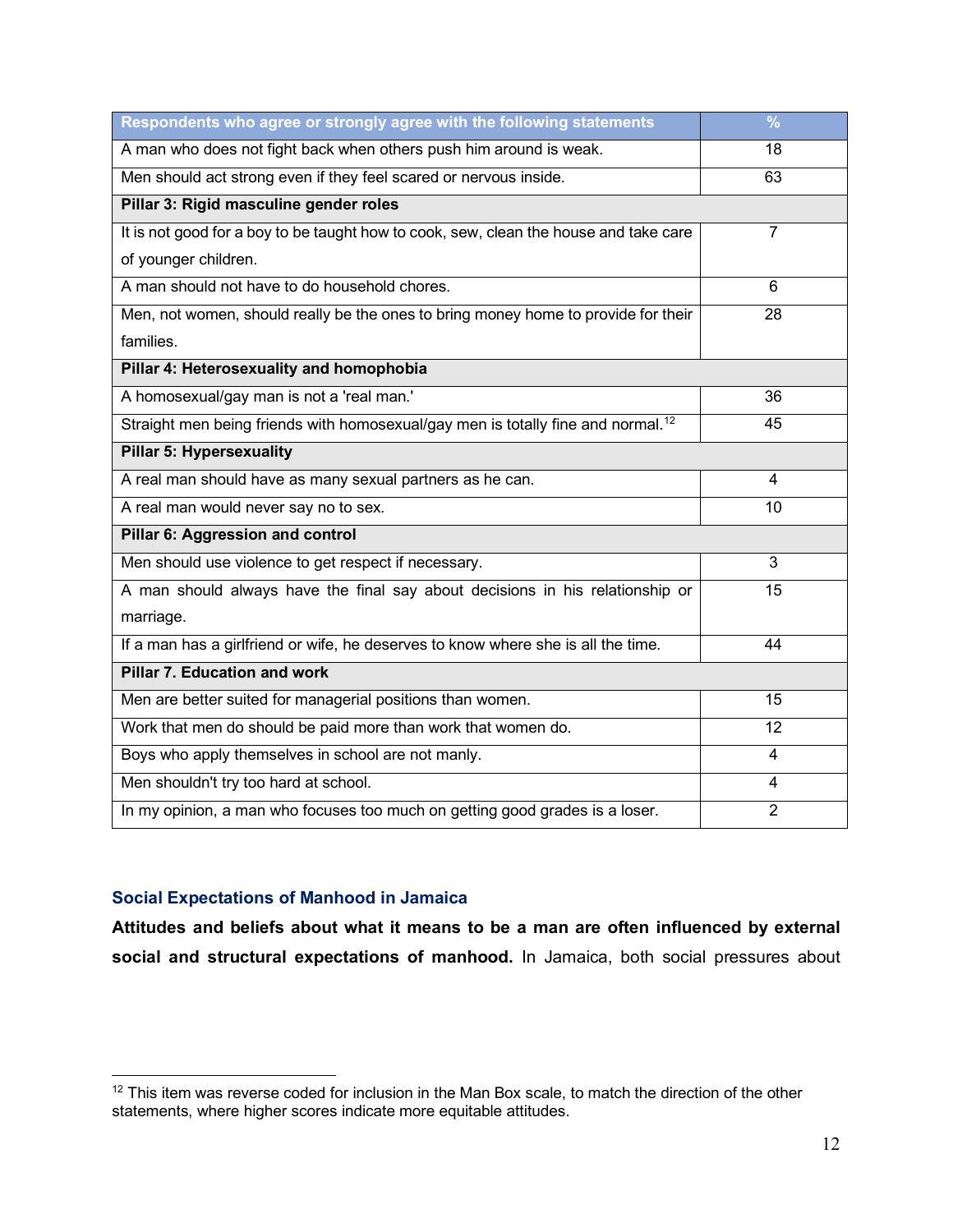manhood and expectations about education appear to play a role about who a 'real man' ought to be.

**To better understand men's experiences of social expectations and pressures, we asked the young men if they perceived that they had received clear messages about what was expected of them** *as men*. About four-fifths of men—87 percent—said they were told that a 'real man' behaves in a certain way, and this was inculcated since childhood. As shown in Table 4, a significant number of respondents —70 percent—report that their parents taught them to hide feelings of nervousness or fear—in other words, to 'tough it out.'

<span id="page-18-0"></span>*Table 4 : Social Pressures from Parents, Friends, and Family (n=1,001)*

| Respondents who agree or strongly agree that                                           |    |
|----------------------------------------------------------------------------------------|----|
| My parents taught me that a real man should act strong even if he feels nervous or     | 70 |
| scared.                                                                                |    |
| My male friends would give me a hard time if they saw me hanging out with someone      | 68 |
| who is gay or who they think looks gay.                                                |    |
| My partner definitely expects me to use violence to defend my reputation if I have to. |    |

**When asked about who in their life pressured them the most, more than half the respondents reported feeling the most pressure about being a man from their parents or family members (54 percent),** followed by people in their neighborhood or town (32 percent), and their male peers (24 percent). About 11 percent of young Jamaican men reported experiencing similar pressures from their romantic partners. This finding underscores the observation that young men are not creating their rigid, harmful identities *on their own*. Rather, they internalize these restrictive messages from their families and communities. Moreover, they receive these messages from multiple influential sources and at different life stages, potentially reinforcing expectations and harmful behaviors throughout the course of their lives.

**On a scale of 1 to 10, men were asked about the role that social pressure has played in shaping them to be a certain kind of man today** (with 1 signifying no pressure and 10 meaning the most extreme amount of pressure). As illustrated in Figure 1, 14 percent of men reported that social pressure had an extreme amount of influence in shaping their manhood. A similar percentage, 13 percent, reported that it had no influence at all. Importantly, approximately half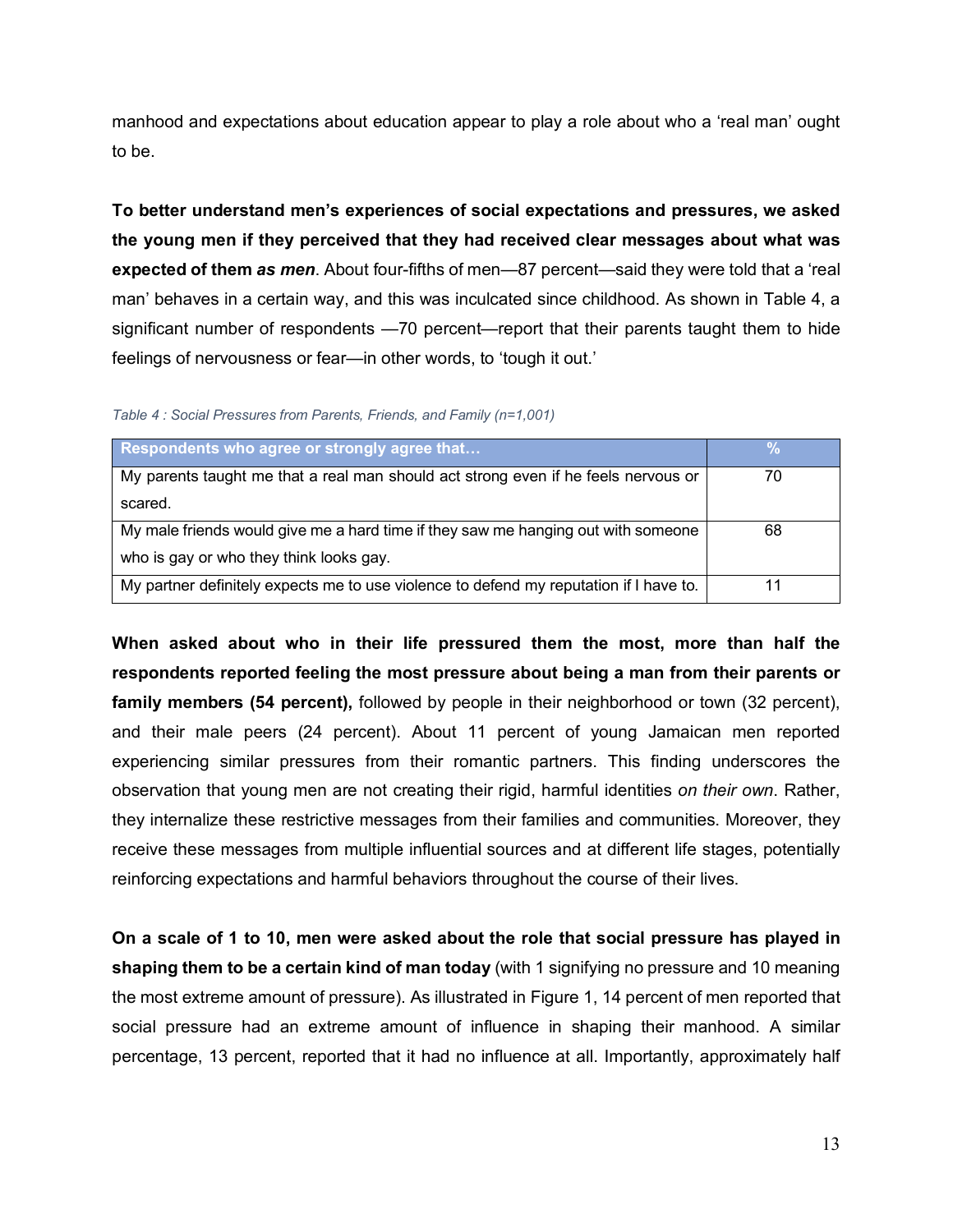the men ranked the influence of social pressure as being moderately to extremely high in shaping the kind of man they are today.



<span id="page-19-0"></span>*Figure 1: Respondents' Ranking of How Social Pressure Has Shaped Them to Be a Certain Kind of Man Today, on a Scale of 1 to 10 (n=987)*

**We examined factors that may contribute to varying feelings of social pressures in defining respondents' identities as men.** The results suggest that men who have university-level education, as well as those who were employed full time, were significantly less likely to report that social pressure influenced them to be a certain type of man. At the same time, men with more harmful and inequitable beliefs about masculine norms—as highlighted in the seven pillars above—were significantly more likely to feel that strong social pressures shaped the man they are today.

#### **When the Man Box Meets Reality: Masculinities, Education, and Work**

Coupled with social pressures, men may experience other structural and socio-economic factors that shape their experiences and realities from childhood into adulthood.

#### *Attitudes and Social Expectations about Schooling and Work*

**Men in our sample shared a strong appreciation of the importance of education for future career and personal success.** In Table 5 the data show that respondents hold both personal attitudes and perceived social expectations that education is a positive life investment. For example, an overwhelming majority of respondents agree that doing well in school helps them get a good job (79 percent), and that their parents expected them to do well in school (92 percent) and supported their academic goals (81 percent). It is important to note that our Facebook-based sample has higher educational attainment than the general population, and thus is more likely to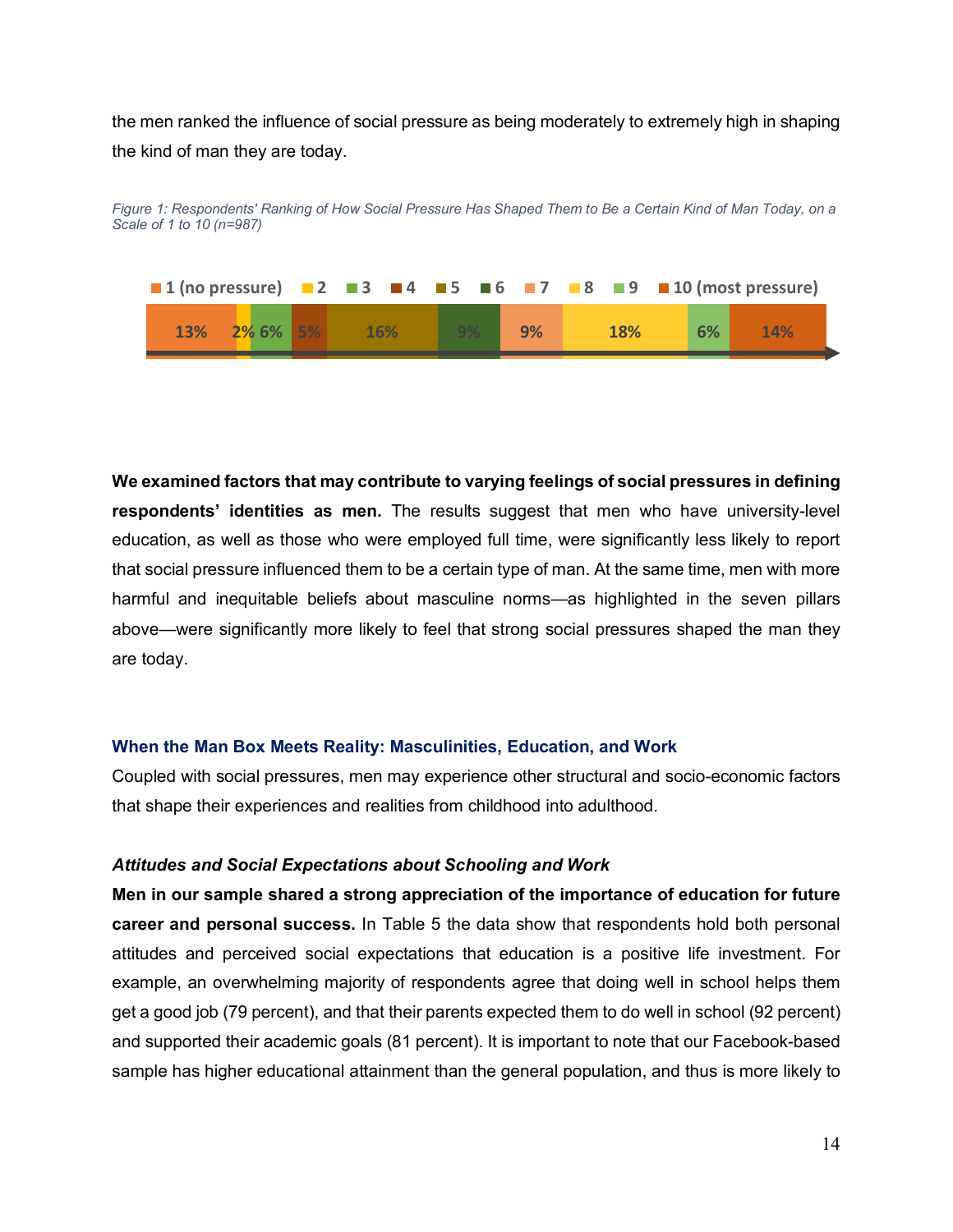endorse positive statements about education. Nevertheless, the findings provide insight into the complex dynamics behind school and work decisions.

| Respondents who Agree or Strongly Agree with Attitudinal and Social          | <b>Percent</b> |  |
|------------------------------------------------------------------------------|----------------|--|
| <b>Norms Statements about Education and Work</b>                             |                |  |
| Attitudes related to education, work, and earnings                           |                |  |
| Doing well in school helps you get a good job                                | 79             |  |
| A man does not need to get a CSEC certificate to be successful               | 61             |  |
| University education only leads to high paying jobs if you already have      | 42             |  |
| money or connections                                                         |                |  |
| Men need money to get girls                                                  | 24             |  |
| University graduates can't find jobs, so why bother?                         | 15             |  |
| University education has no value for my future                              | 8              |  |
| Social norms related to education, work, and earnings                        |                |  |
| My parents expected me to do well in school                                  | 92             |  |
| My parents supported my educational efforts and achievements                 | 81             |  |
| My parents expected me to get a university degree                            | 69             |  |
| My girlfriend expects me to earn money to buy her things or take her out     | 44             |  |
| My parents encouraged me to get a job instead of staying in school or going  | 18             |  |
| to university                                                                |                |  |
| My family felt that that it was more important that I find a job than finish | 15             |  |
| secondary school                                                             |                |  |
| My peers would have teased me if I were good in school                       | 8              |  |
| My friends think that a man who does well in school is a loser               | 4              |  |

<span id="page-20-0"></span>*Table 5 : Attitudes and Social Norms about Education and Work (n=1,001)*

A smaller percentage of men reported unsupportive attitudes and social expectations about continuing their education. Nearly one in five said their parents encouraged them to get a job instead of staying in school or going to university. While a majority of men believed that doing well in school helps you get a good job, two in five agreed that "university education only leads to highpaying jobs if you already have money or connections." Lastly, nearly 6 out of 10 respondents did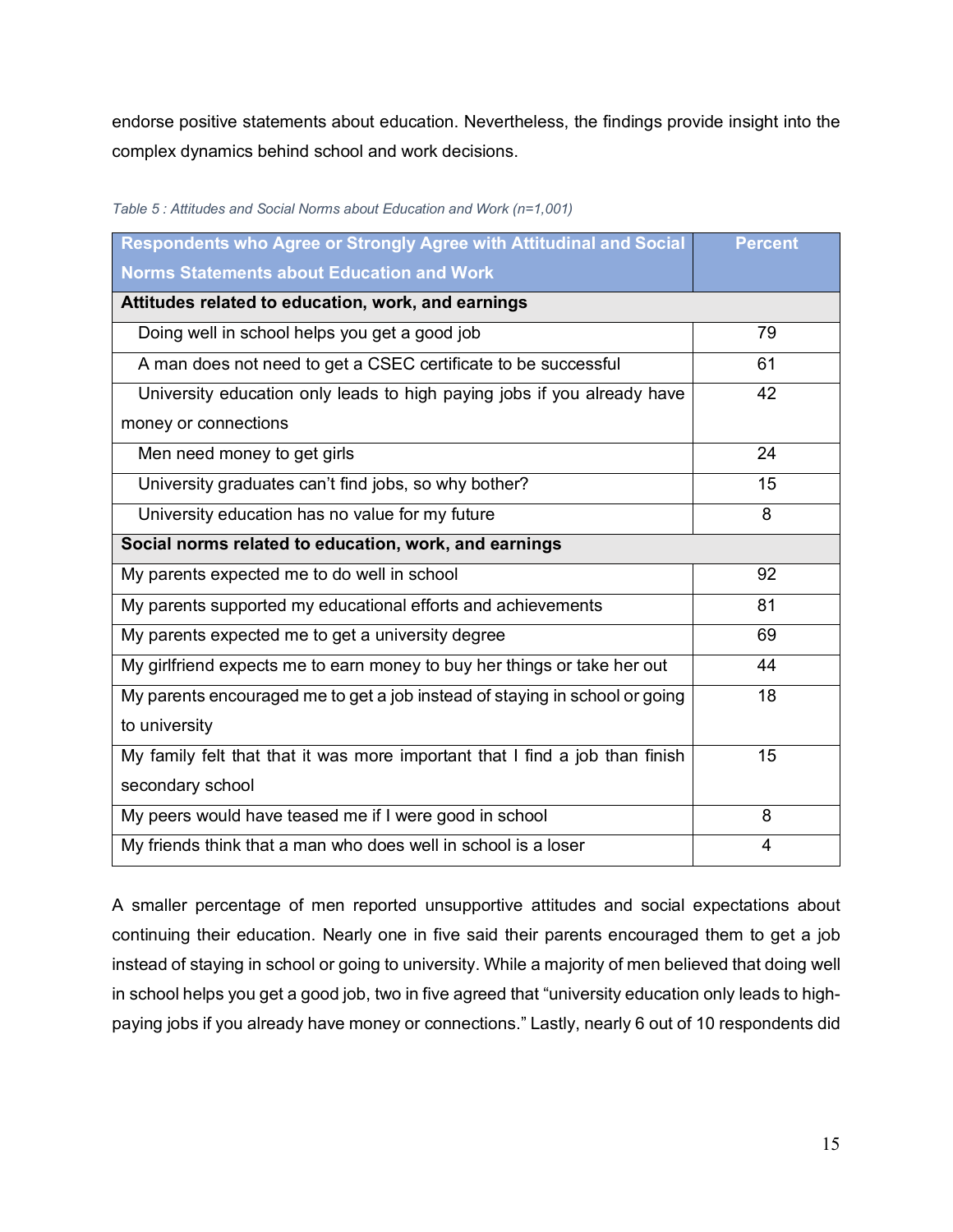not think a CSEC is necessary to be successful.<sup>13</sup> The reported skepticism about the CSEC exam may be linked to perceived difficulties about getting ahead based on merit, or a lack of faith in the certificate credentialing and its potential opportunities.

### **Confidence and Aspirations about Schooling and Work**

As shown in Figure 2, most respondents (91 percent) feel confident in themselves and their abilities to excel academically and reach their professional goals. Meanwhile, a lower percentage of men—7 out of 10—felt confident about their financial future. About 31 percent of men shared that others in their life kept telling them that they will not be able to be successful in their life (data not shown).

<span id="page-21-0"></span>*Figure 2 :Respondents who Agree or Strongly Agree with Confidence and Aspirational Statements about Education and Work (n=1,001)*



## **Reasons for Leaving School**

Among the respondents who left school at the lower secondary level, the primary reasons for doing so were economic: 23 percent could not afford school or costs associated with school, and 21 percent had to work. Additional structural barriers may also be responsible, as suggested by the 11 percent who reported that no upper grades existed at their secondary school. Economic reasons similarly were the main reason for respondents not taking the CSEC.

<span id="page-21-1"></span> $13$  A CSEC is obtained after a student passes a transition exam at the end of the secondary lower level (grade 11).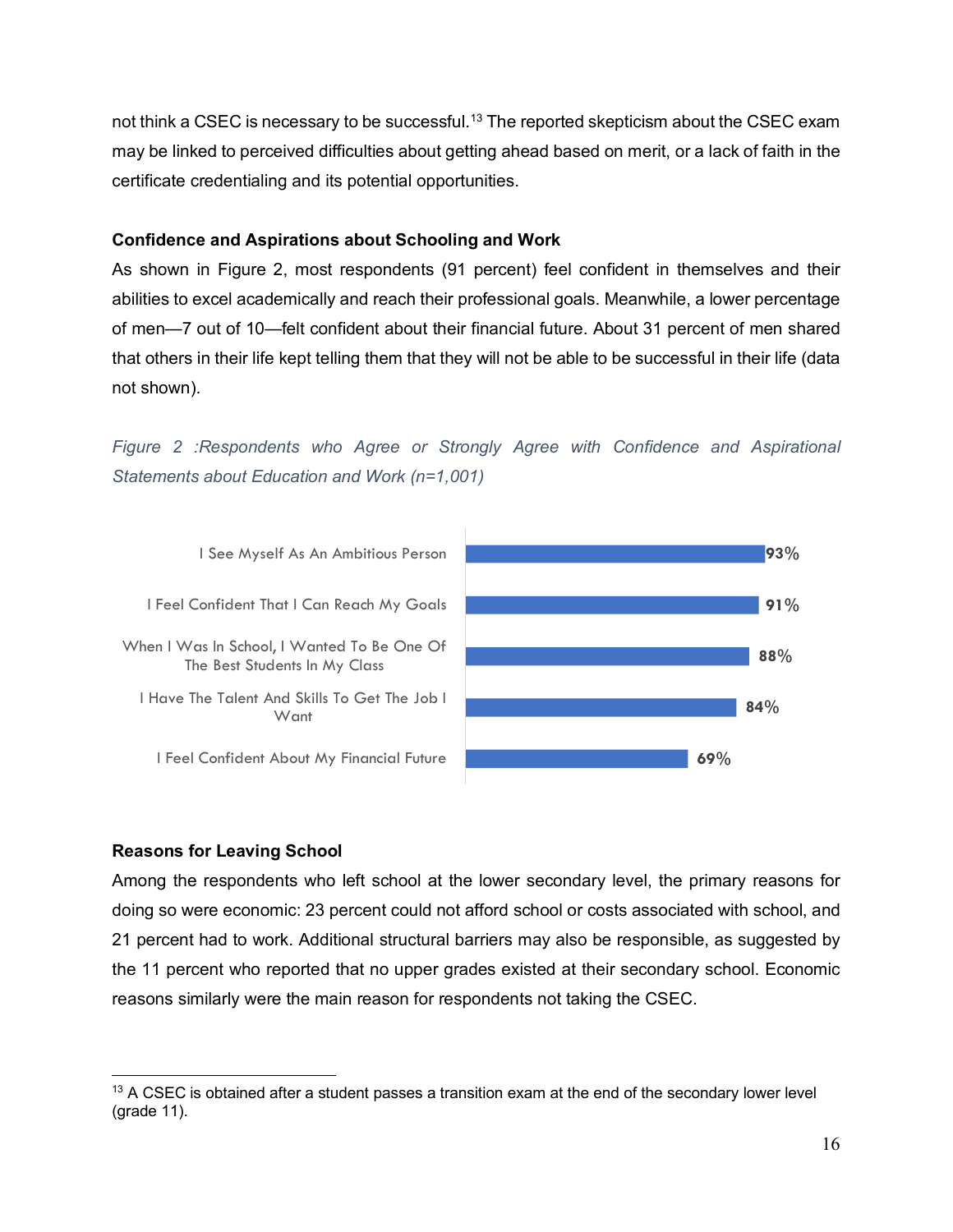<span id="page-22-0"></span>*Figure 3: Respondents' Reasons for not Obtaining a CSEC Certificate (n=1,000)*



Among the respondents who did not obtain a CSEC certification, close to half reported not taking the test because they could not afford the exam fee. Another 25 percent did not progress far enough in school to take the exam, perhaps also for economic reasons, as described in the reasons for leaving school. Only three percent felt the exam was not important or relevant for them. About 12 percent of men did not want to share the reason why they did not take the exam (Figure 3).

#### **Transitioning out of School**

To better understand transitions from school to the workforce, we asked respondents how they spent the year following their leaving school. About 17 percent of men reported being in an educational program at the time of the survey. Of the remaining men who were out of school, 61 percent reported working for pay the year after they completed their schooling, followed by being unemployed but looking for work (22 percent), being in an apprenticeship program (seven percent), and caring for a family member (three percent), among others. These data suggest that a large percentage of men do become employed during their transition from education to the labor market, but that close to one in four men spent the year being unemployed.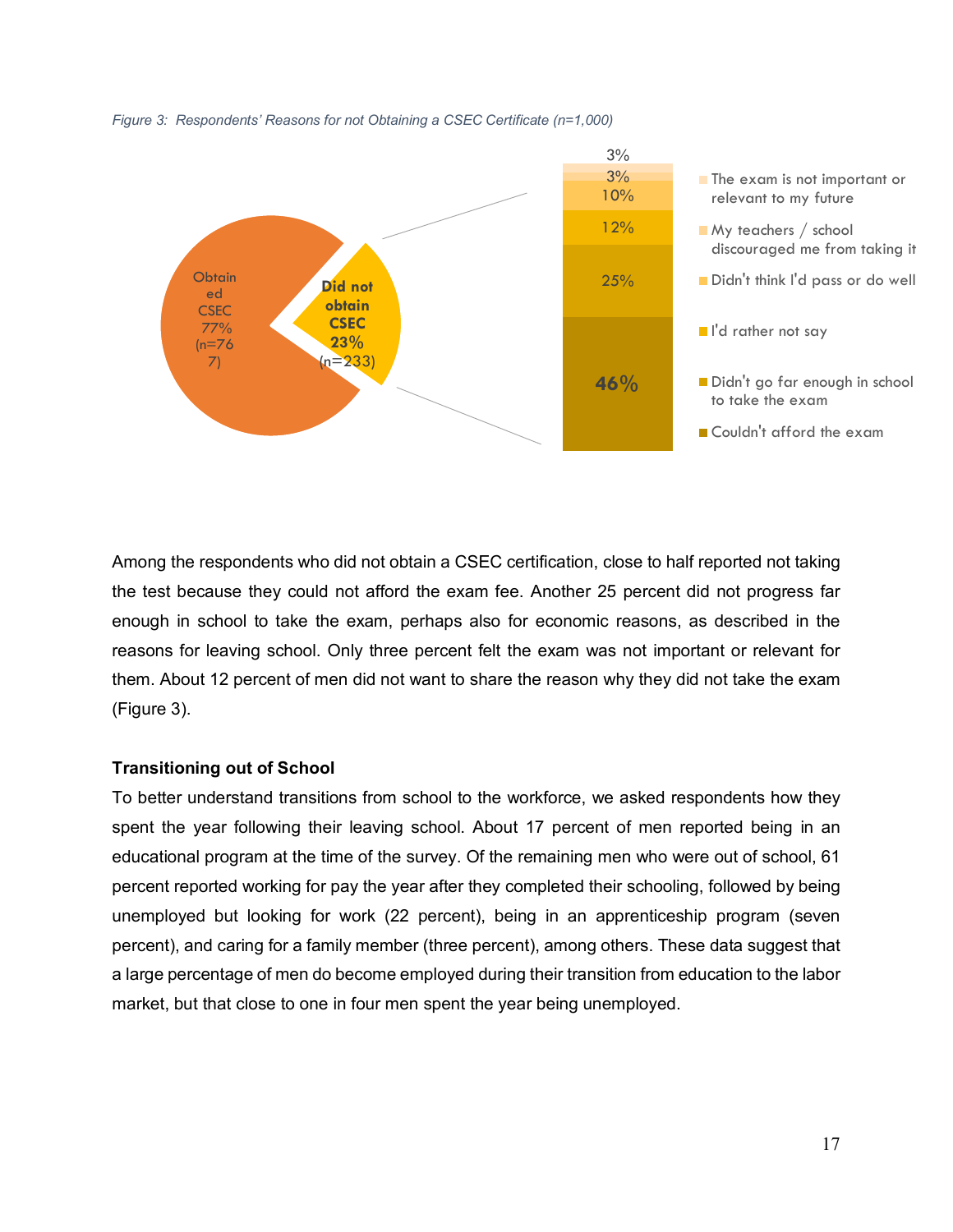#### **Men's Academic Achievement Gap: When Finances and Social Expectations Collide**

**Given the relatively high educational attainment among surveyed men, the high levels of confidence and social support reported by respondents about their educational goals is not all that unexpected**. As such, we sought to further understand any differences in confidence, attitudes, and social expectations across men with tertiary education, compared to those with secondary or vocational training level education.

As shown in Figure 4, a larger percentage of respondents who did not got beyond secondary and/or vocational training reported that others in their life told them they would not be successful, compared to those with tertiary education. Also, those without tertiary education reported lower confidence about their financial future. Attitudinal differences about the CSEC certificate and the value of a university degree were smaller between the two groups, but a large percentage of respondents believes that a CSEC certificate is not needed to be successful (66 percent of those with tertiary education and 60 percent of those with secondary/vocational education).



<span id="page-23-0"></span>*Figure 4 : Respondents Who Agree or Strongly Agree with Statements about Education and Work, by secondary and tertiary education levels (n=976)*

There were significant differences in reported levels of parental support and expectations about education between those with higher and lower educational attainment. While almost all men with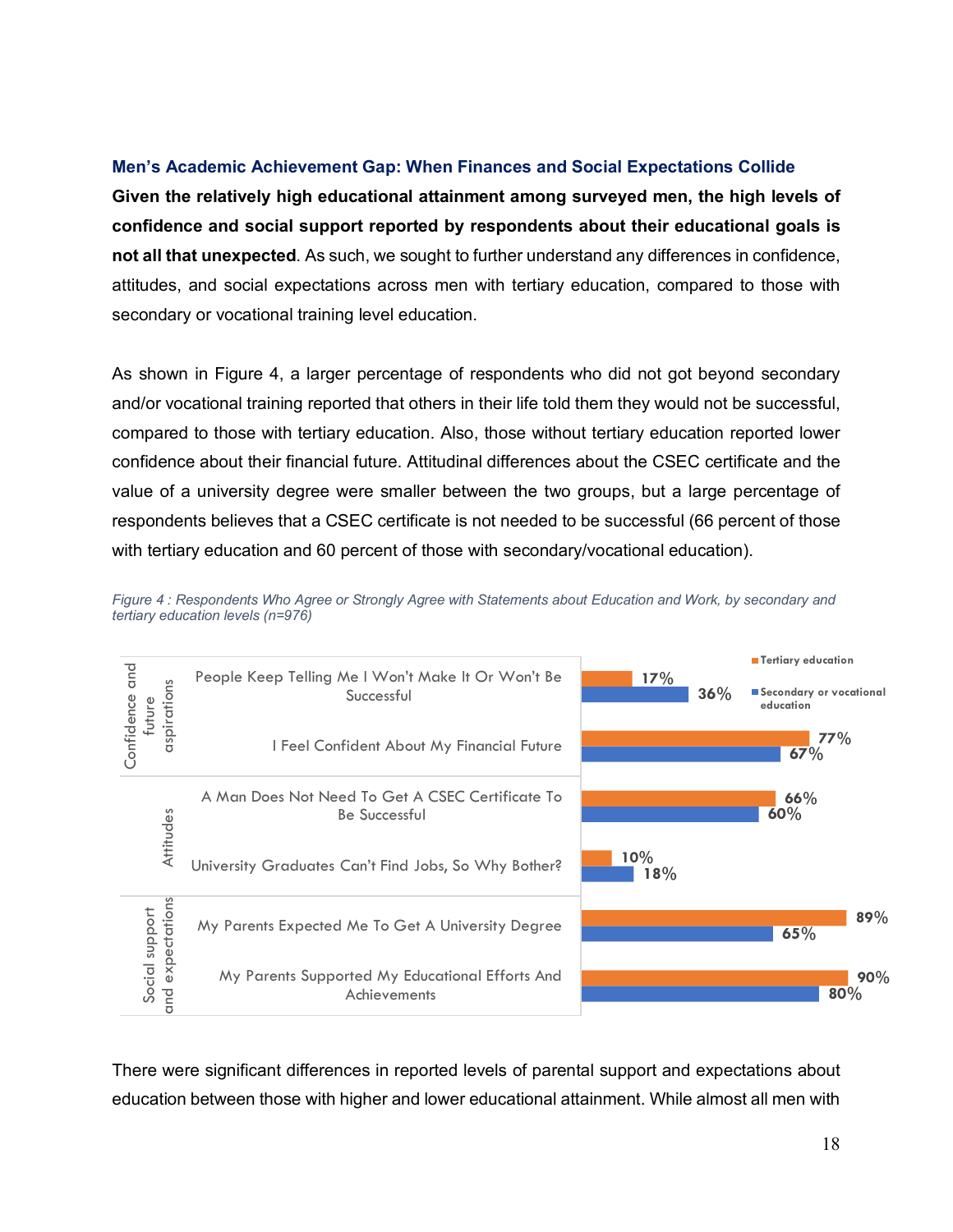tertiary education reported that their parents expected them to get a university degree, just over 6 in 10 men with lower educational attainment agreed with the same statement. Further, about 22 percent of men without tertiary education reported that their family felt that it was more important for them to find a job than go to university, compared to 11 percent of men without tertiary education (data not shown in figure).

**Our earlier findings suggest economic and social support barriers to completing the CSEC needed to pursue higher education.** Given this, we also compared attitudinal and social normative items across those who completed a CSEC certificate and those who did not. Consistent with the data in Figure 4, these results suggest that while men who did and did not complete a CSEC certificate do not differ greatly in terms of their attitudes and outlook about education, they experience differing levels of support and expectations of education from others in their life, particularly family members.

**Overall, these data suggest that financial reasons, combined with norms that put pressure on men to provide financially, seem to play an important role in deciding whether a man would pursue further education**. While respondents might personally value the importance of education and are confident in their ability to excel academically, respondents' answers suggest that economic realities and expectations related to men's financial contributions may get in the way of their continuing education.

#### **ADHERENCE TO GENDER RULES AND INFLUENCES ON MASCULINITIES:**

<span id="page-24-0"></span>**This section focuses on the ways in which young men's adherence to the Man Box rules influences their lives.** Men inside the Man Box are defined as those who are more likely to agree with statements about the self-sufficiency; acting tough; rigid masculine gender roles; heterosexuality and homophobia; hypersexuality; and education and work (see table 3). Those outside of the Man Box are more likely to disagree with these statements. We analyze the associations between Man Box adherence and various experiences, attitudes, and behaviors, although given the nature of the study, it is not possible to identify causation.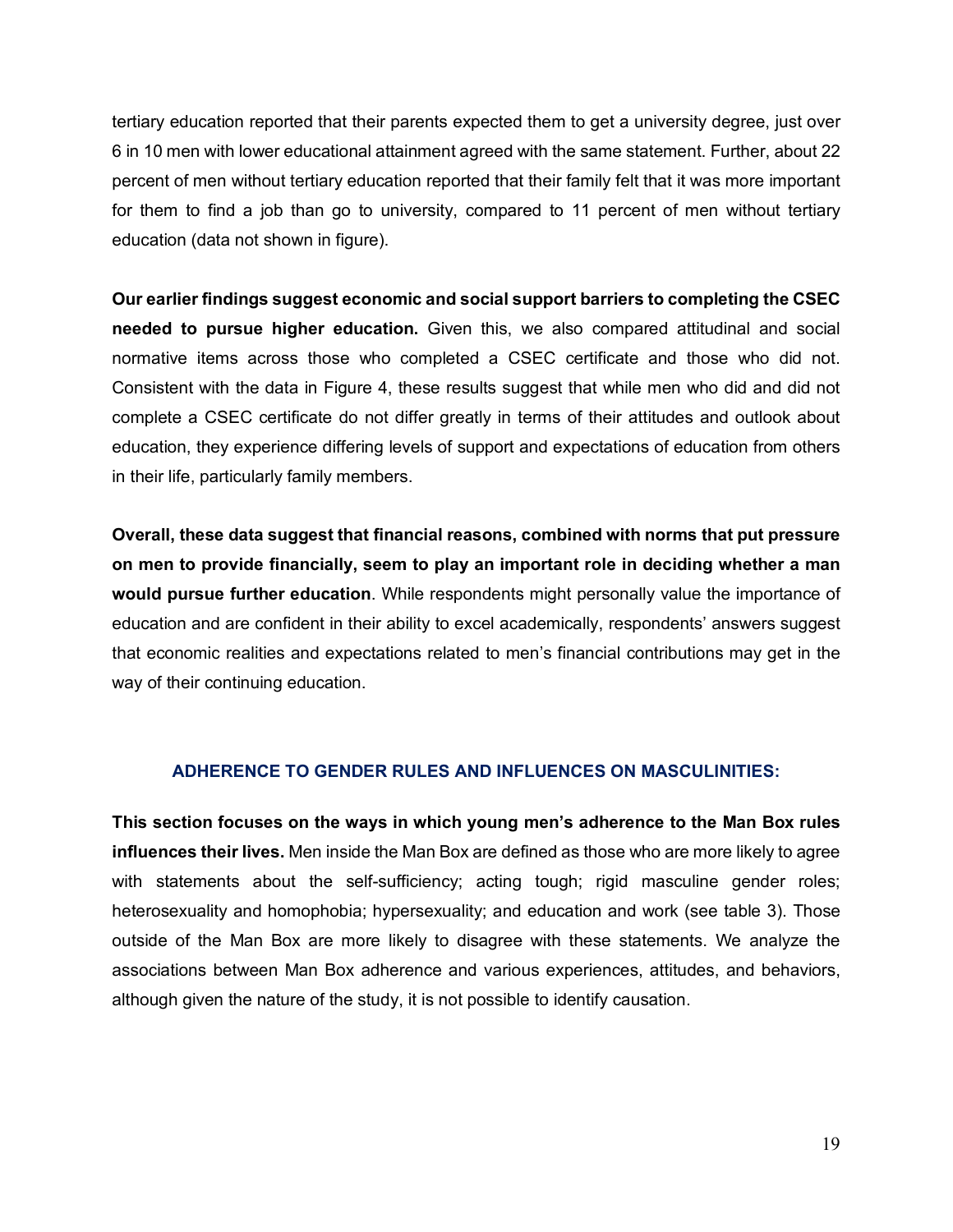**Table 6 compares the characteristics of men who are inside the Man Box and those who are outside it.** A larger percentage of Men inside the Man Box were younger, had lower educational attainment, and were not employed full time.

|                                        | In the Box | Out of the Box |
|----------------------------------------|------------|----------------|
|                                        | $(n=479)$  | $(n=522)$      |
| <b>Personal Characteristics</b>        | %          | $\%$           |
| Age                                    |            |                |
| 18-24 years                            | 56         | 48 *           |
| $25 - 30$ years                        | 44         | 52             |
| Has a CSEC Certificate                 | 75         | 80             |
| Has some tertiary education            | 20         | $34***$        |
| Employed full time                     | 49         | $56*$          |
| Has monthly income of over JA\$ 90,000 | 38         | 41             |
| In a relationship                      | 39         | 43             |
| Has children                           | 24         | 24             |

<span id="page-25-0"></span>*Table 6: Characteristics of Men Inside and Outside of the Man Box (n=1,001)*

Note: Asterisks denote significant differences between groups as per p-values: \*<.05; \*\* <0.01; \*\*\* <0.001)

**Multiple regression analysis was also conducted to better understand the association between different socio-demographic characteristics and whether a participant was inside or outside of the Man Box** while holding constant the other characteristics. When including age, education, employment, and relationship status in the model, men with tertiary schooling had 116 percent greater odds of being outside of the Man Box, compared to those with secondary schooling (adjusted odds ratio [aOR]=2.16, analysis table not shown). Also, men who reported being employed full time had 31 percent greater odds of being outside of the Man Box relative to those without full-time employment (aOR=1.31).

#### **What is it like living inside the Man Box?**

The remainder of this section focuses on the overall effect of young men's adherence or nonadherence to rigid ideas about masculinities, across men inside and outside of the Man Box, and across varying degrees of gender-equitable views, through the following themes: 1. Life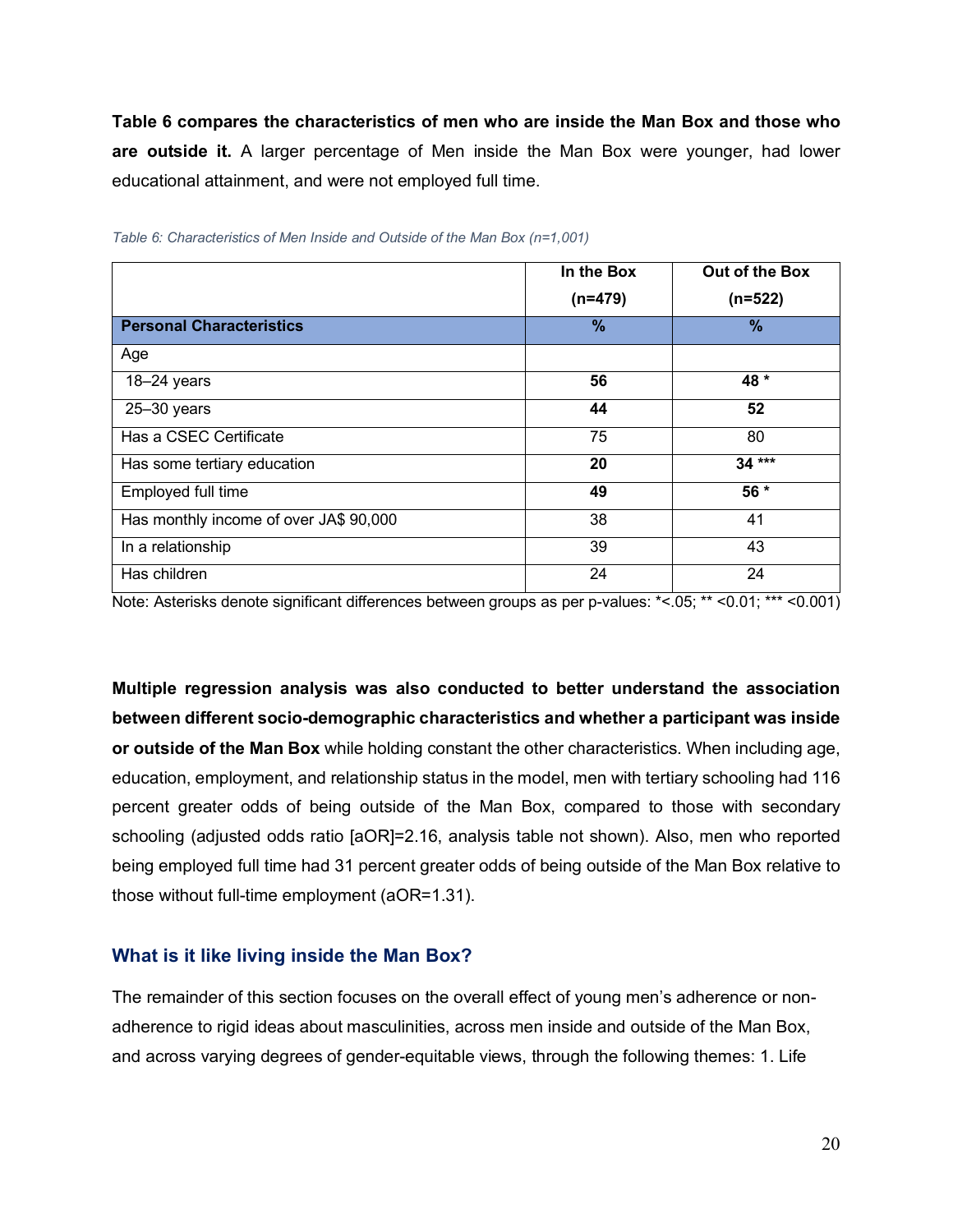satisfaction, 2. Risky behaviors, 3. Bullying and violence, 4. Mental health, and 5. Social support and connection.

### **Life Satisfaction and Control**

In the original Man Box study, the authors (Heilman, Barker, & Harrison, 2017) found that ideas about masculinity were strongly connected to overall life satisfaction in the United States, United Kingdom, and Mexico. We sought to understand if this relationship applied to the experiences of young men in Jamaica. Young men were asked to rate, on a scale of 1 to 10, their overall satisfaction with their life at present, as well as their perceived feelings of control over everyday life decisions and larger important life decisions. Young men who are inside the Man Box rated their satisfaction as slightly lower than did their peers outside of the Man Box (5.2 and 5.5, respectively).

Noteworthy differences were found when comparing feeling of control over life decisions between those inside and outside of the Man Box. As shown in Figure 5, men generally felt they had less control over day-to-day life decisions compared to bigger life decisions. And over both daily and bigger life decisions, young men who abide by the Man Box rules are significantly less likely to feel they have control compared to men who live outside of the Man Box.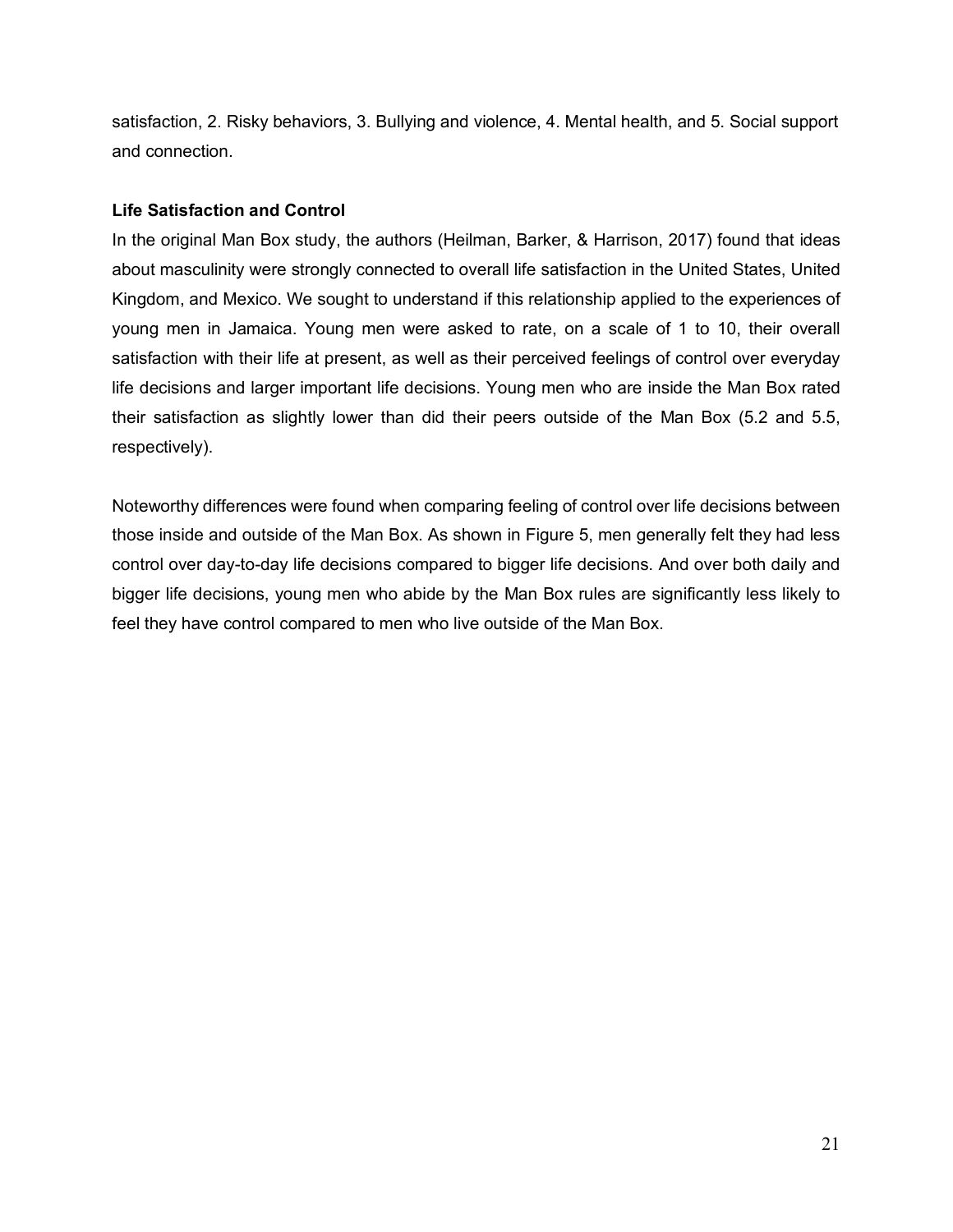<span id="page-27-0"></span>*Figure 5 : Men who Report Having Control over All or Most Daily and Life Decisions, by Men who are in and out of the Man Box (n=1,001)*



I feel control over all or most...

Everyday life activities and decisions **Important life decisions** 

Note: Asterisks denote significant differences between groups as per p-values: \*<.05; \*\* <0.01; \*\*\* <0.001

**When reviewing answers across quintiles of Man Box scores—that is, across the range of levels of agreement—the same pattern holds of increasing feelings of control with more equitable views**. While over half of the men in the most inequitable quintile reported feeling they did not have control over everyday life decisions, only about a third of men in the most equitable quintile answered the same. For bigger life decisions, about two in five men in the most inequitable group said they did not feel they had control, compared to one in five men in the most equitable group.

**These findings suggest that in Jamaica, less adherence to rigid masculine norms is associated with a greater sense of control over life decisions.** This association was consistent when controlling for other demographic factors such as age, education, and employment in multiple regression models. For example, men outside of the Man Box had between 47 and 54 percent greater odds of feeling control over large important life decisions and smaller everyday life decisions relative to those inside the Man Box (aOR=1.47 and aOR=1.54, respectively). In fact, it may be that individuals who embrace a broader set of acceptable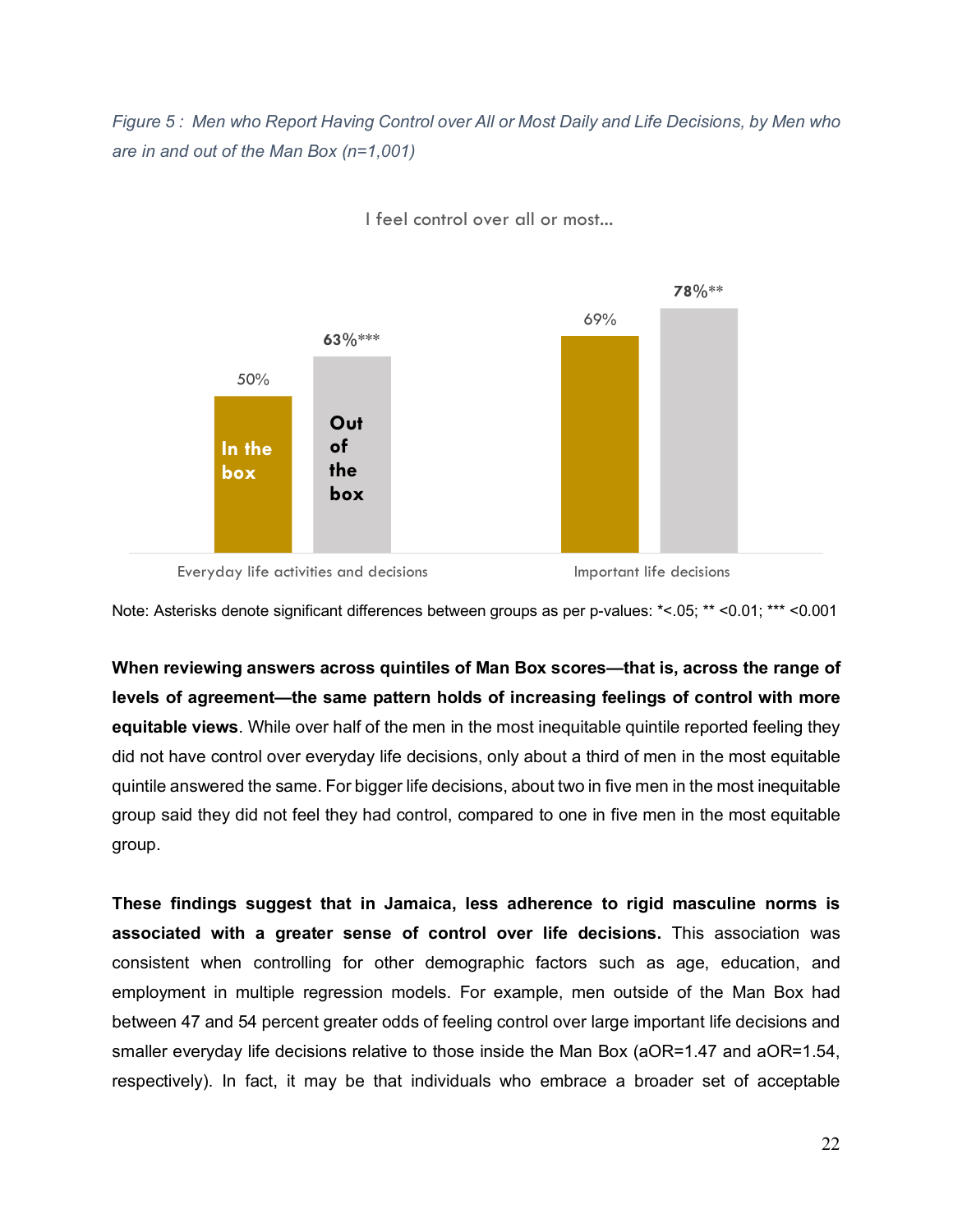behaviors for men feel the benefits of this freedom and flexibility. Alternatively, other personal characteristics were also associated with more equitable attitudes—for example, exposure to higher education—which may be driving the stronger sense of satisfaction and control. Indeed, men who had lower educational attainment reported significantly lower life satisfaction than those with higher educational attainment. Specifically, men with a CSEC certificate scored their life satisfaction as 5.6 compared to 4.7 among those who did not have a CSEC.

**In addition to perceived control over their life decisions, men were asked whose opinion they consider the most when making important decisions about something in their life**. Overall, men most cited their mother, followed by friends, a romantic partner, one or more siblings, and lastly, their father. This suggests that mothers may be an important reference group influencing larger life decisions and behaviors among young men in Jamaica.

### **Well-being and Social Connectedness**

In this study, we used the Patient Health Questionnaire-2 (PHQ-2), an internationally validated initial screening tool for depressive disorder. The tool includes two questions related to experiences of depression over the two weeks preceding the survey: "I had little interest or pleasure in doing things" and "feeling down, depressed, or hopeless." In a clinical setting, any respondent who meets the depression score threshold—a score of three or higher out of six points—would be referred for additional screening for potential depressive disorder diagnosis.[14](#page-28-0) It is important to note that scores on the PHQ-2 should not be interpreted as a diagnosis.

#### **Prevalence of depression-related symptoms among young Jamaican men are troubling.**

Approximately 41 percent of men surveyed met the threshold score for depression (score of 3 or higher), with close to one-third of all men reporting feeling down, depressed, or hopeless at least every day or more than half the days in the past two weeks. A small but striking percentage of young men—four percent—report having thoughts of suicide on "more than half the days" in the last two weeks; this percentage rises to 11 percent when including men who reported having thoughts of suicide on some of the days or more often in the past two weeks.

<span id="page-28-0"></span> $14$  These two survey items have four possible answers, which receive points as follows: Not at all (0 points), Some days (1 point), More than half the days (2 points), and Nearly every day (3 points). Taken together, the possible score ranges from 0 to 6. A respondent scoring 3 points or higher is recommended for further screening.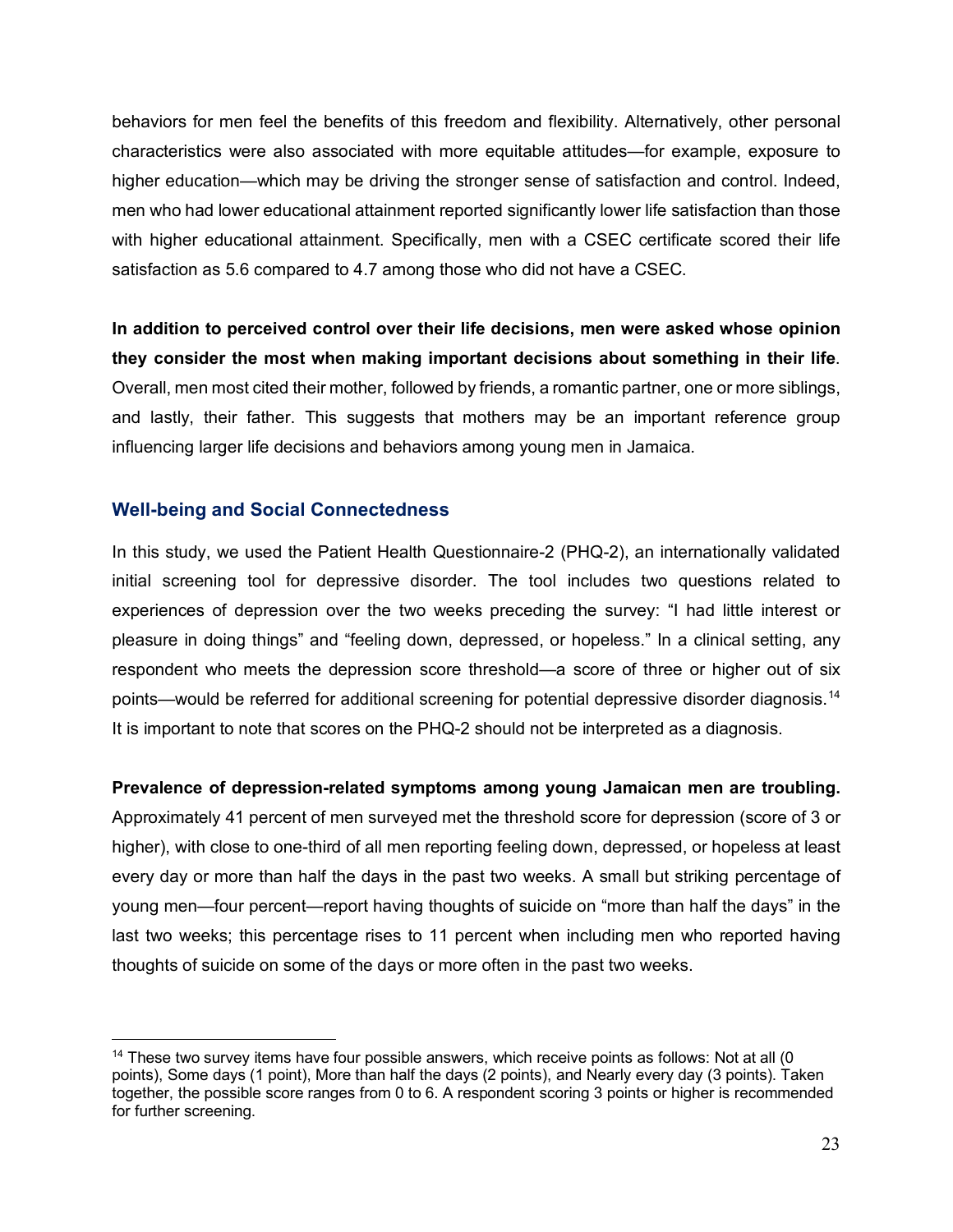|                                                                              | In the box<br>$(n=478)$ | Out of the box<br>$(n=515)$ |
|------------------------------------------------------------------------------|-------------------------|-----------------------------|
| Experienced nearly every day or more than half the days in<br>past 2 weeks): | $\frac{0}{0}$           | $\%$                        |
| Little interest or pleasure in doing things ^                                | 30                      | 29                          |
| Feeling down, depressed, or hopeless ^                                       | 33                      | $27*$                       |
| Having thoughts of suicide                                                   | 3                       | 6 *                         |

<span id="page-29-0"></span>*Table 7: Respondents Who Report Depression Symptoms, by Men Inside and Outside of the Box (n=993)*

Note: ^Item included in PHQ-2 depression composite score; Asterisks denote significant differences between groups as per p-values: \*<.05; \*\* <0.01; \*\*\* <0.001.

**Men inside the Man Box are more likely to experience symptoms of depression.** The percentage of men who met the PHQ-2 threshold score did not differ significantly between those inside and outside of the Man Box. However, men inside the Man Box had slightly higher depression scores (2.6) compared to men outside of the box (2.4). Interestingly, while men inside the box were significantly more likely to report feeling down or depressed, more men outside of the box reported having thoughts of suicide in the last two weeks, as shown in Table 7.

In terms of quintiles of Man Box scores, the likelihood of meeting the threshold score for depression decreased with more equitable views: while about 5 in 10 men in the most inequitable quintile met the PHQ-2 threshold score, 4 in 10 in the most equitable quintile did the same.

**Both educational attainment and employment status were significantly correlated with depression symptoms.** Thirty-three percent of men with tertiary-level university education met the depression symptoms threshold, compared to 44 percent of men with lower educational attainment. Also, a lower percentage of men in full-time employment met the depression symptom screening threshold (37 percent), compared to those without full-time employment (45 percent). We did not find a significant association between depression symptoms and men's monthly income. However, a smaller portion of men displayed symptoms of depression with increasing monthly income, ranging from 46 percent of men making less than JA\$30,000 to 39 percent of men making more than JA\$90,000 per month.

**Not expressing emotions and being self-reliant are core elements of the Man Box's pillars of perceived self-sufficiency and toughness**. It is therefore not surprising that men outside of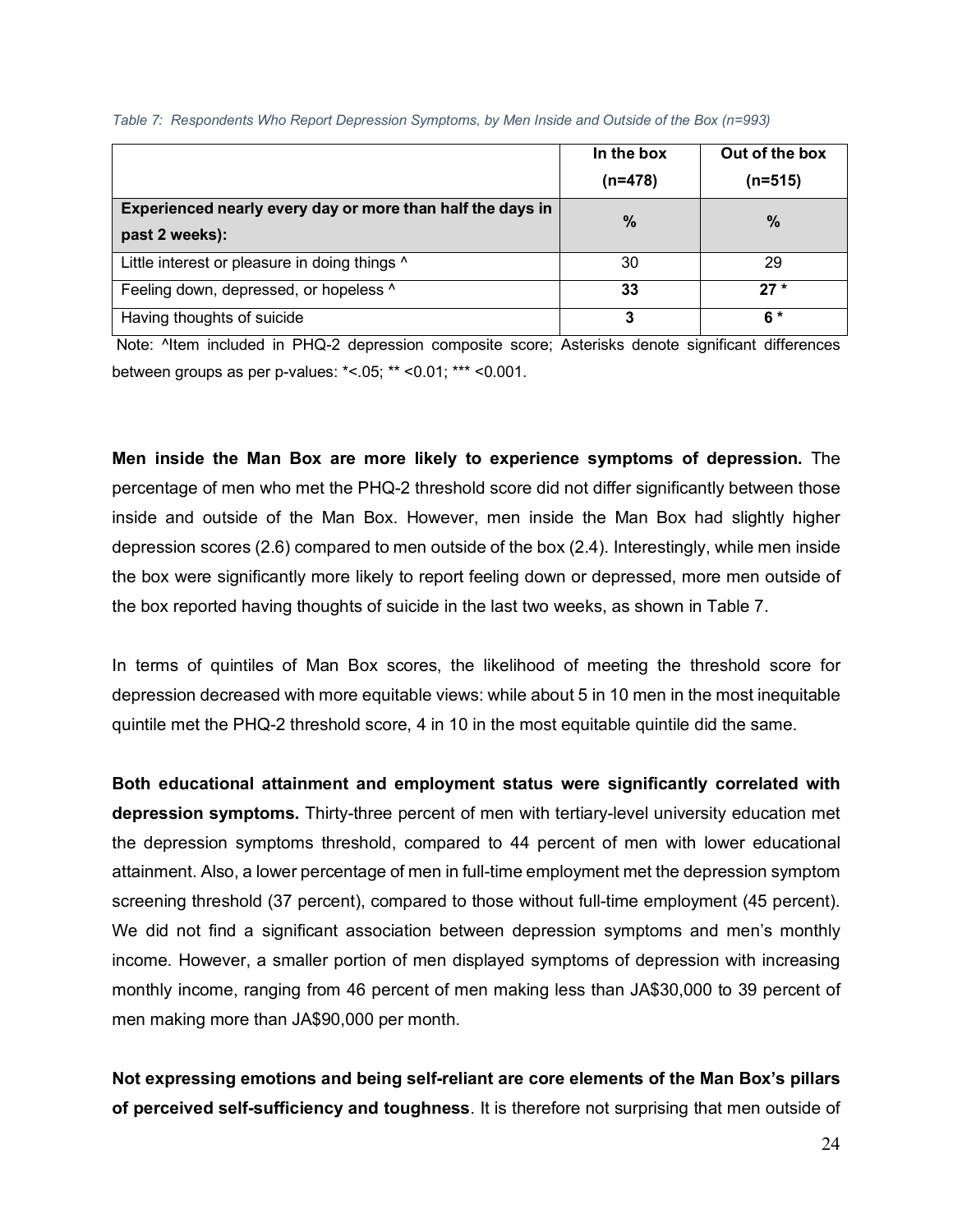the Man Box reported greater emotional and social connectedness. As shown in Figure 6, men outside the box were significantly more likely to have friends with whom to talk about personal feelings and provide emotional support to others relative to men inside the box. While men rarely reported feeling comfortable crying in front of other men, a larger percentage of men outside the Man Box reported doing so in the last month, compared to men inside the Man Box. Lastly, one in five men out of the box reported hanging out with a gay male friend in the last month, compared to less than 1 in 10 men inside the box.

**In comparisons across quintiles of Man Box scores**, **generally increasingly equitable views were associated with stronger social support and emotional connectedness**, and these relationships were all statistically significant. The difference was most stark on the question related to spending time with a gay male friend: a person in the least inequitable quintile was **more than eight times** as likely to have positive views and experiences of homosexuality as someone in the most inequitable group. Patterns noted in the preceding paragraph between men inside and outside of the Man Box also generally hold across quintiles of Man Box scores.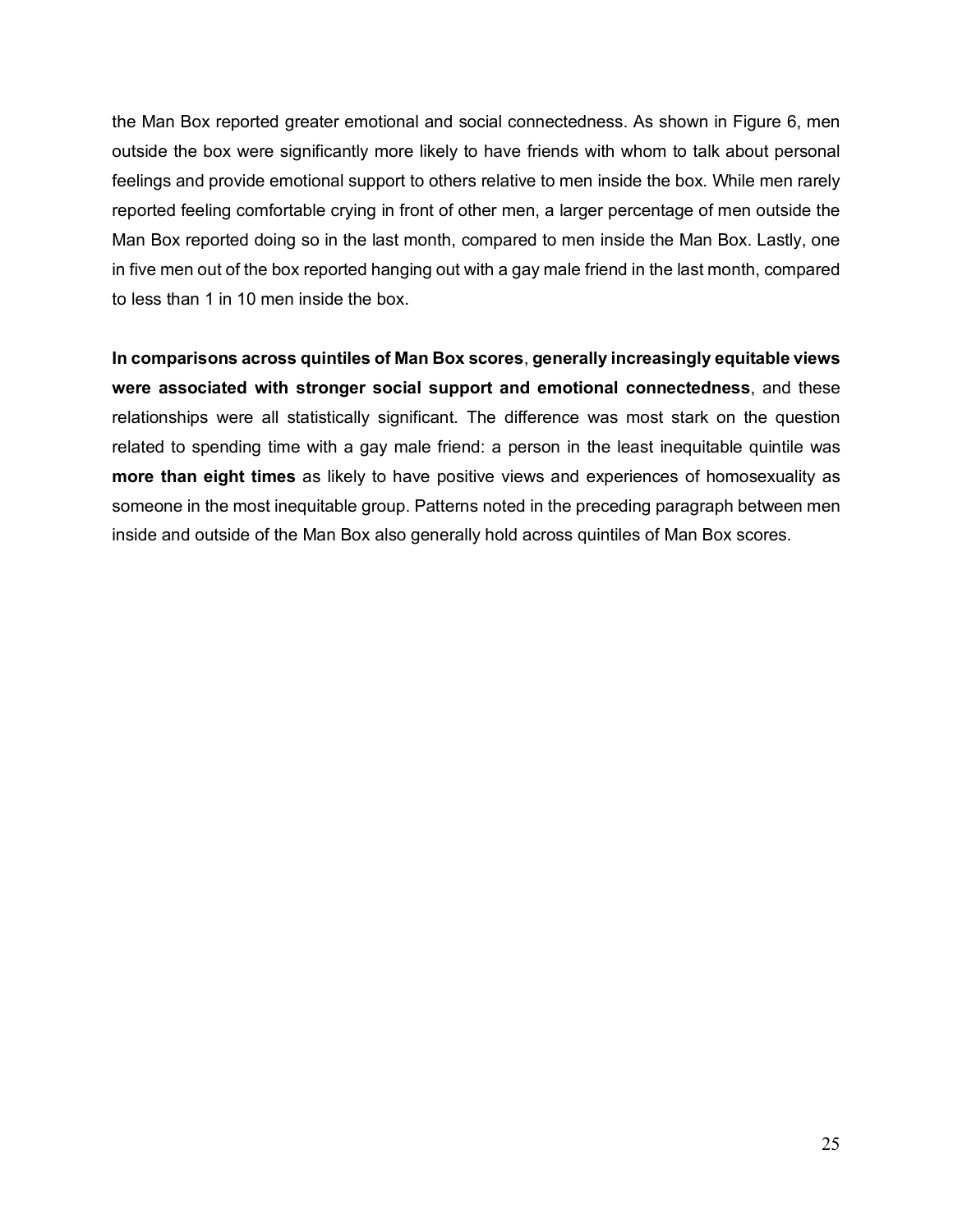

#### <span id="page-31-0"></span>*Figure 6: Social Support and Emotional Connection Reported by Men in and out of the Man Box (n=986)*

Note: Asterisks denote significant differences between groups as per following p-values: \*<.05; \*\* <0.01;  $***$  <0.001.

**Experiences of social connection and emotional support were compared across different respondents' sociodemographic characteristics.** Consistent with other results in this report, we found significant differences in social support among those with different levels of education. While levels of support were generally quite high, men who had more than secondary schooling were more likely to say they had friends they could talk to (87 percent) and provided emotional support to someone else (77 percent), compared to those with lower levels of education (80 percent and 67 percent, respectively). Lastly, being in a romantic relationship was significantly associated with both providing emotional support to someone and talking with someone about something deeply emotional.

**When asked about whom they sought out for help when feeling sad or depressed, men typically cited a romantic partner (29 percent), followed by their mother (28 percent), a female or male friend (25 percent and 24 percent), or a sibling (seven percent).** Men also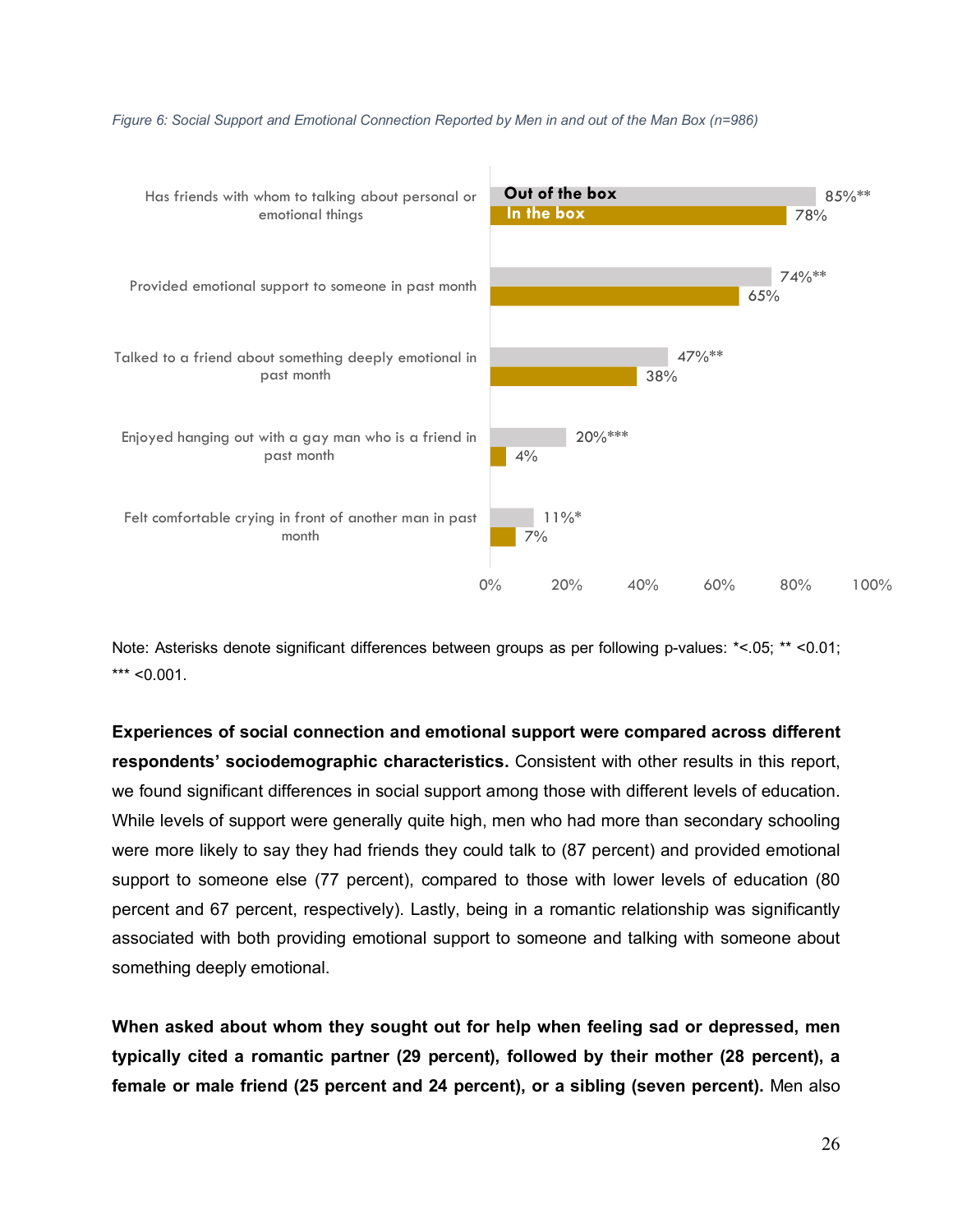cited not seeking help from anyone (17 percent), consistent with expected and reinforcing masculine norms of self-sufficiency. Finally, fewer than five percent of men reported seeing a therapist or psychiatrist to seek help when feeling sad or depressed.

**Men's desire for social connectedness was reflected in discrepancies between the ways that they reported spending their free time and the idealized ways in which they would like to spend their free time**. As seen in Figure 7, while nearly two in five men reported spending time by themselves in their actual life, only one in five men reported that they ideally desired to spend their time on their own. While 1 in 10 men reported spending time with a romantic partner in real time, a much larger percentage of men wished to spend more time with a romantic partner.



<span id="page-32-0"></span>

Lastly, men were asked about their involvement in social activities in their communities over the last 12 months. Three in four men reported spending their time on music (singing, dancing, DJing), followed by volunteer work (61 percent), engaging in other community groups or organizations (48 percent), playing on a sports team (39 percent), and participating in a church youth group (29 percent). Men outside of the Man Box were more likely to report doing volunteer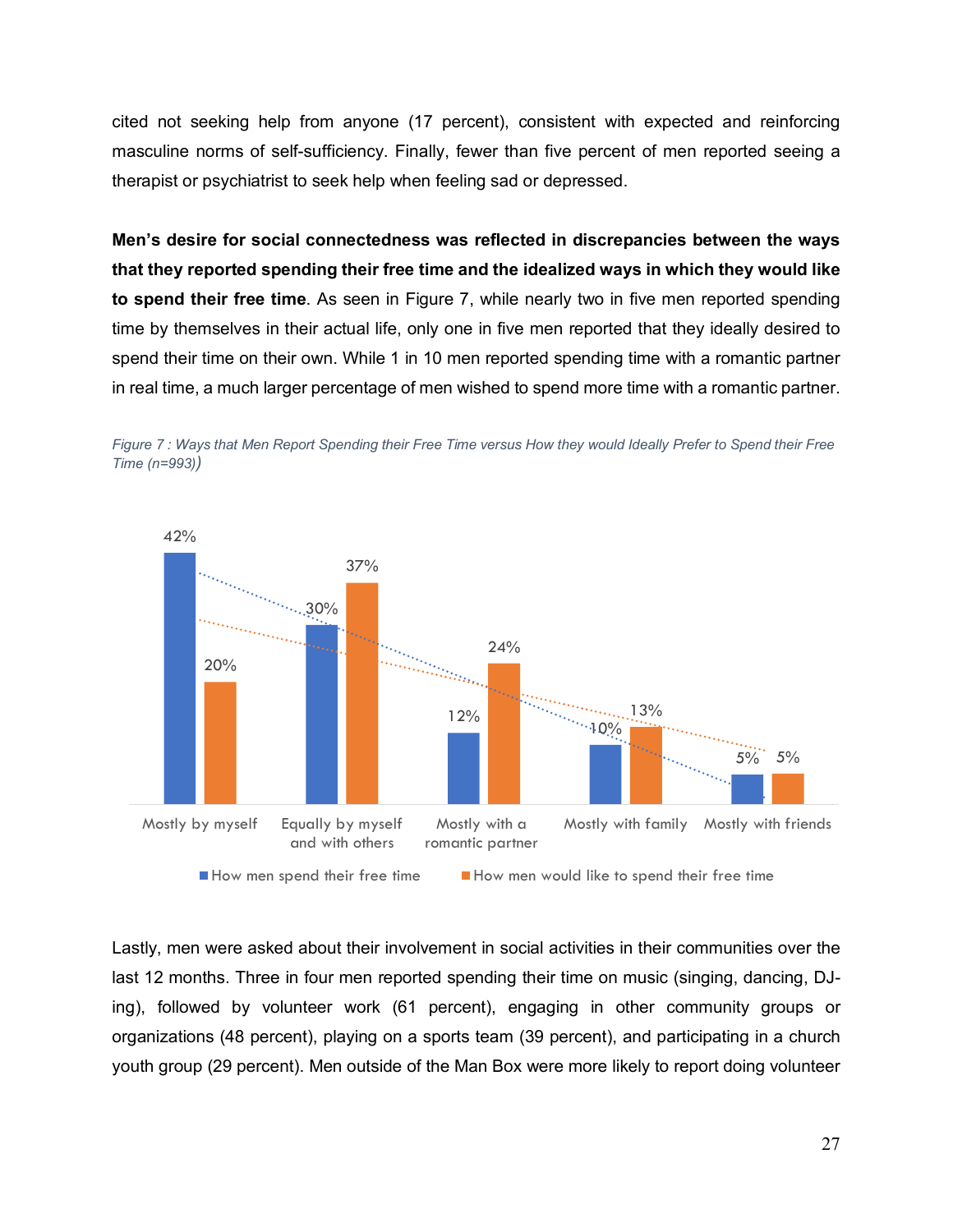work and collaborating with other community organizations, while men inside the Man Box were more likely to report that they participated in sports teams and leagues over the last 12 months.

## **Risk-Taking Behaviors**

**Globally, men have been shown to be at higher risk of morbidity and mortality as a result of risk-taking behaviors that include alcohol and other substance use** (Baker, et al., 2014); (Ragonese, Shand, & Baker, 2019). Risky behaviors are often linked to dominant and rigid masculinities, where a man is expected to act tough and undertake risky behaviors. Overall, we found low reported levels of substance use among surveyed men. Specifically, 55 percent of men reported never drank enough to get drunk in the last 12 months, and 22 percent of men reported not drinking alcohol at all.

**In Jamaica, we found no significant differences between men inside and outside of the Man Box in terms of alcohol use** (see Table 8). Somewhat surprisingly, a slightly larger percentage of younger men aged 18 to 24 reported not drinking at all (27 percent), compared to older men aged 25 to 30 (17 percent). Men in relationships, with at least one child, and with higher monthly income also reported higher frequency of drinking over the last year.

**About 1 in 10 men reported smoking ganja (marijuana) once a month or more often in the past year.** As shown in Table 8, men inside the Man Box were likely to report smoking ganja once a month or more often compared to those outside of the Man Box, although the percentages were still relatively low for both groups. When comparing across quintiles, men who were in the most inequitable group were three times more likely to have smoked ganja in the past year, relative to those in the most equitable group.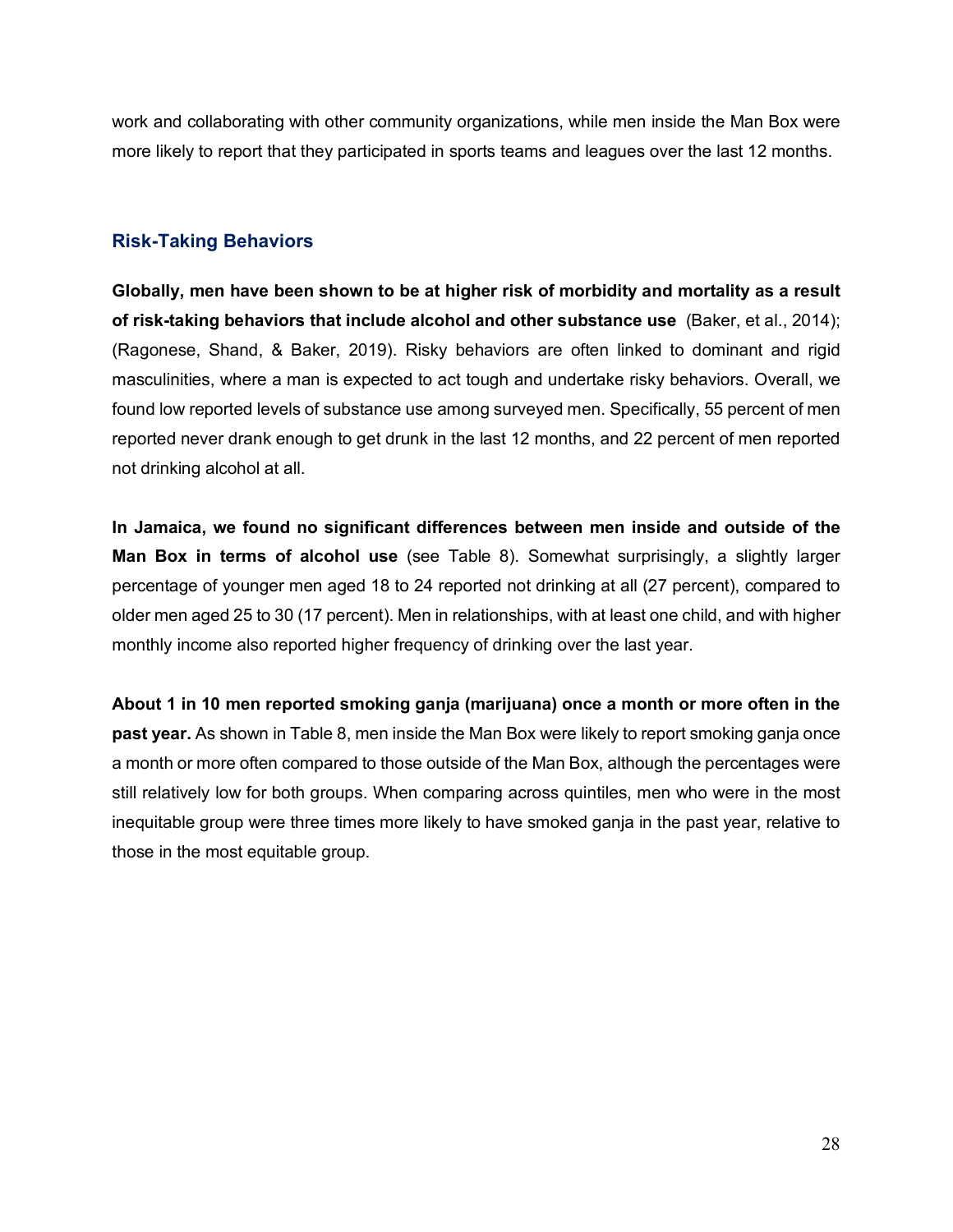<span id="page-34-0"></span>*Table 8: Men who Report Drinking, Smoking Ganga and Traffic Accidents, By Men who are in and out of the Man Box (n=993)*

|                                         | In the Box    | Out of the Box |
|-----------------------------------------|---------------|----------------|
| In the past 12 months                   | $\frac{9}{6}$ | $\frac{9}{6}$  |
| Got drunk once a month or more often    | 6.3           | 5.8            |
| Smoked ganja once a month or more often | 17.6          | $11.7**$       |
| Was involved in a traffic accident      | 14.1          | 11 7           |

Note: Asterisks denote significant differences between groups as per p-values: \*<.05; \*\* <0.01; \*\*\* <0.001.

**Lastly, about 13 percent of men reported getting in a traffic accident in the last year. There were no differences across men inside and outside of the Man Box.** However, a slightly larger portion of men employed full time reported getting in a traffic accident in the last year (15 percent), compared to men not employed full time (ten percent). Other factors, such as age, education, or relationship status, were not found to be significantly associated with being involved in a traffic accident in the past year.

## **Bullying and Violence**

**Young men were asked about both experiencing and perpetrating three forms of bullying verbal, online, and physical—and were also asked about perpetrating sexual harassment against women**. As shown in Figure 8, the experience and use of violence among young men in Jamaica is quite pervasive. Importantly, young men inside the Man Box are more likely to perpetuate bullying or violence, as well as experience violence, than men outside of the Man Box. This holds true across quintiles of Man Box scores as well, with men in the most inequitable quintile more than twice as likely to have perpetrated some form of violence in the past year relative to men in the most equitable quintile (60 percent versus 28 percent).

**Differences between men inside and outside of the box were particularly striking for perpetration of bullying and sexual harassment**. For example, men inside the box (26 percent) were more than twice as likely to make sexual comments to a woman in a public or online space than men outside of the box (13 percent), and about 1.5 times more likely to make jokes or tease someone (37 percent versus 24 percent).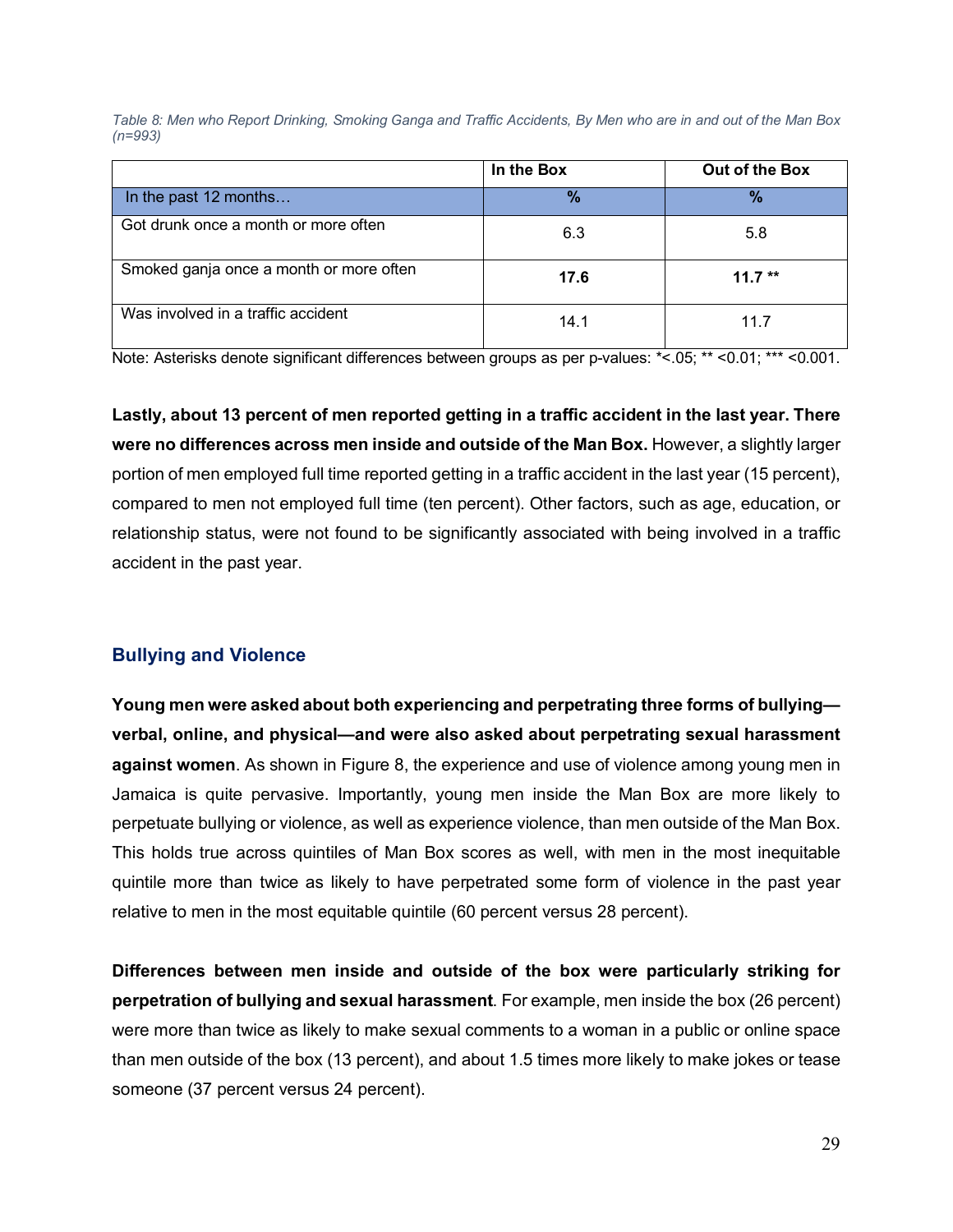<span id="page-35-0"></span>



In the past month...

Note: Asterisks denote significant differences between groups as per following p-values: \*<.05; \*\* <0.01;  $***$  <0.001.

harrassment

**Interestingly, unlike the Man Box scale, no socio-demographic characteristics such as age, education, income, or employment were associated with perpetration and experience of violence among men,** with one exception: 45 percent of men with a monthly income of \$JA 90,000 or higher reported perpetuating some form of violence in the last month, compared to 37 percent of men below the \$JA 90,000 income threshold.

**Among men who reported experiencing some form of verbal, physical, or online harassment, their perceived reasons for experiencing this violence included being generally different than others (32 percent), followed by their personality (30 percent), looks (27 percent), intelligence (25 percent), their body (18 percent), the group of friends they hang out with (17 percent), clothing (14 percent), and income (14 percent).** Other lower reported reasons also included sexuality (nine percent), race or ethnicity (five percent), and political affiliation (two percent).

**Attitudes and social expectations about family violence**. Lastly, men were asked about attitudinal and social normative expectations of intimate partner violence and violence against children in their communities. In general, men almost unanimously disagreed with the statement,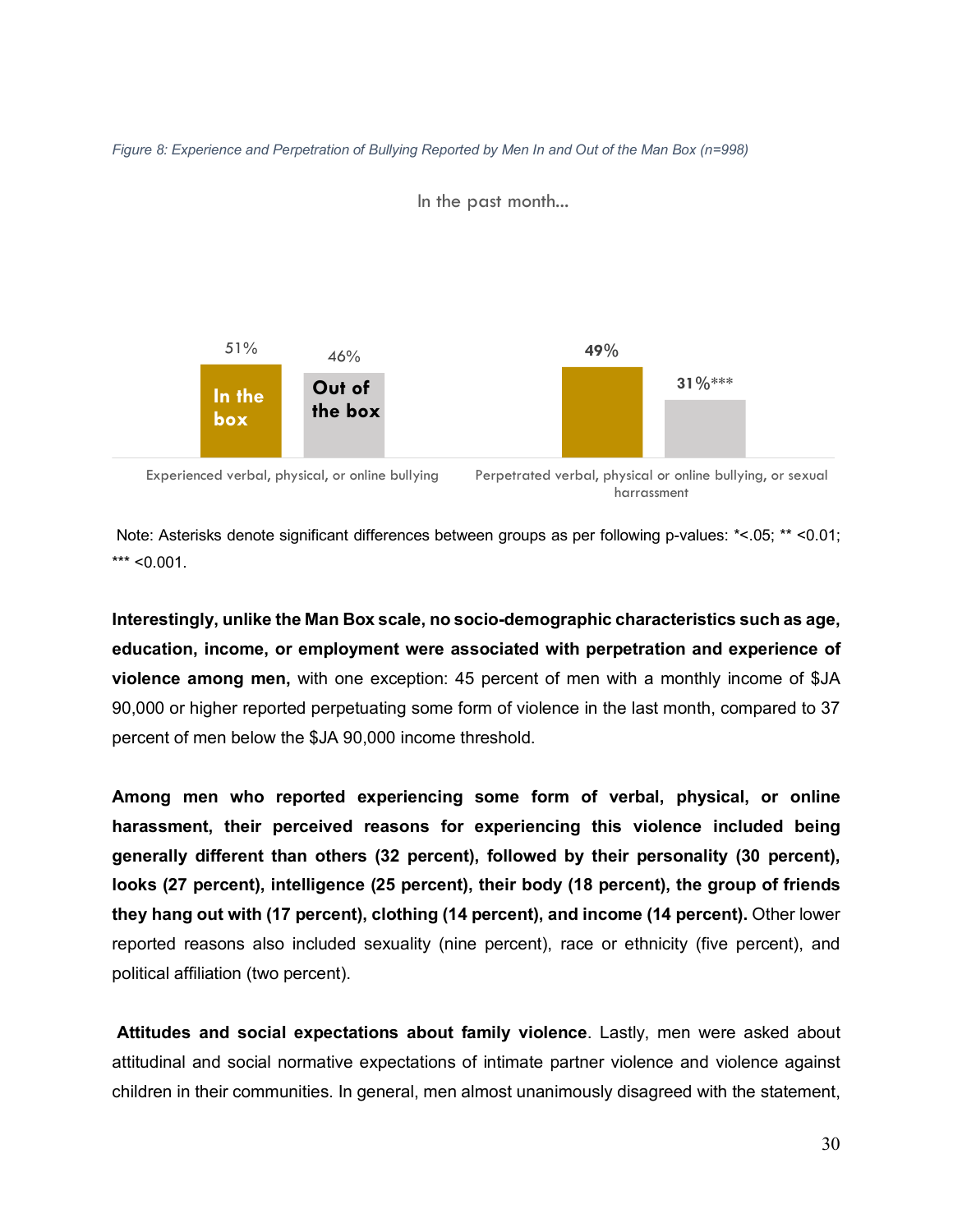"If a woman cheats on a man, it is okay for him to hit her," with only one percent in agreement with this statement. However, one in four men agreed that it is expected that men should hit their children in order to discipline them. Perceived social expectations about harsh physical punishment of children differed significantly between those inside and outside of the Man Box: 31 percent of men inside the box agreed that it is expected in their communities to hit their children to discipline them, compared to only 20 percent of men outside of the box.

**Overall, these results highlight that young men inside the Man Box are more likely to have used violence against other young men—verbal, physical, and online—and to have sexually harassed women.** They are also slightly more likely to have experienced violence themselves. Yet, while men inside the Man Box are more likely to perpetuate violence, they are also more likely to intervene in a fight or quarrel among their friends. Taken together, these findings suggest that ideas and messaging about rigid masculinities are strongly related to the use of violence both within the private sphere and relationships, and at large within the larger public community.

## **CONCLUSION**

<span id="page-36-0"></span>**The Man Box report reaffirms gender research that has demonstrated the crux of gender inequality in Jamaica lies not only in the traditional areas of disadvantage for women[15](#page-36-1) but also in education and social violence, where men suffer the greatest impacts.[16](#page-36-2)** Overall, the findings of the Man Box Jamaica study highlight that the Man Box—a set of socially reinforced rules about what "real men" should do—is alive and well in Jamaica. While there are many diverse manifestations and permutations of masculinity in Jamaica, the pillars that form the Man Box scale have wide applicability and highlight impact between men "inside" and "outside" of the box across outcomes. Being inside the Man Box causes young men—and others around them—real harm, specifically in terms of violence and mental health. Young men's own ideas about manhood intersect with expectations from others as well as material realities to shape their lives.

<span id="page-36-1"></span><sup>&</sup>lt;sup>15</sup> Poverty and unemployment; violence against women and girls; sexual and reproductive health outcomes; barriers to entrepreneurship and public- and private-sector leadership.

<span id="page-36-2"></span> $16$  For instance, women and children in Jamaica are overrepresented among the poor and very poor. In addition, even though women outperform men in education, the employment rate for men is higher than that of women.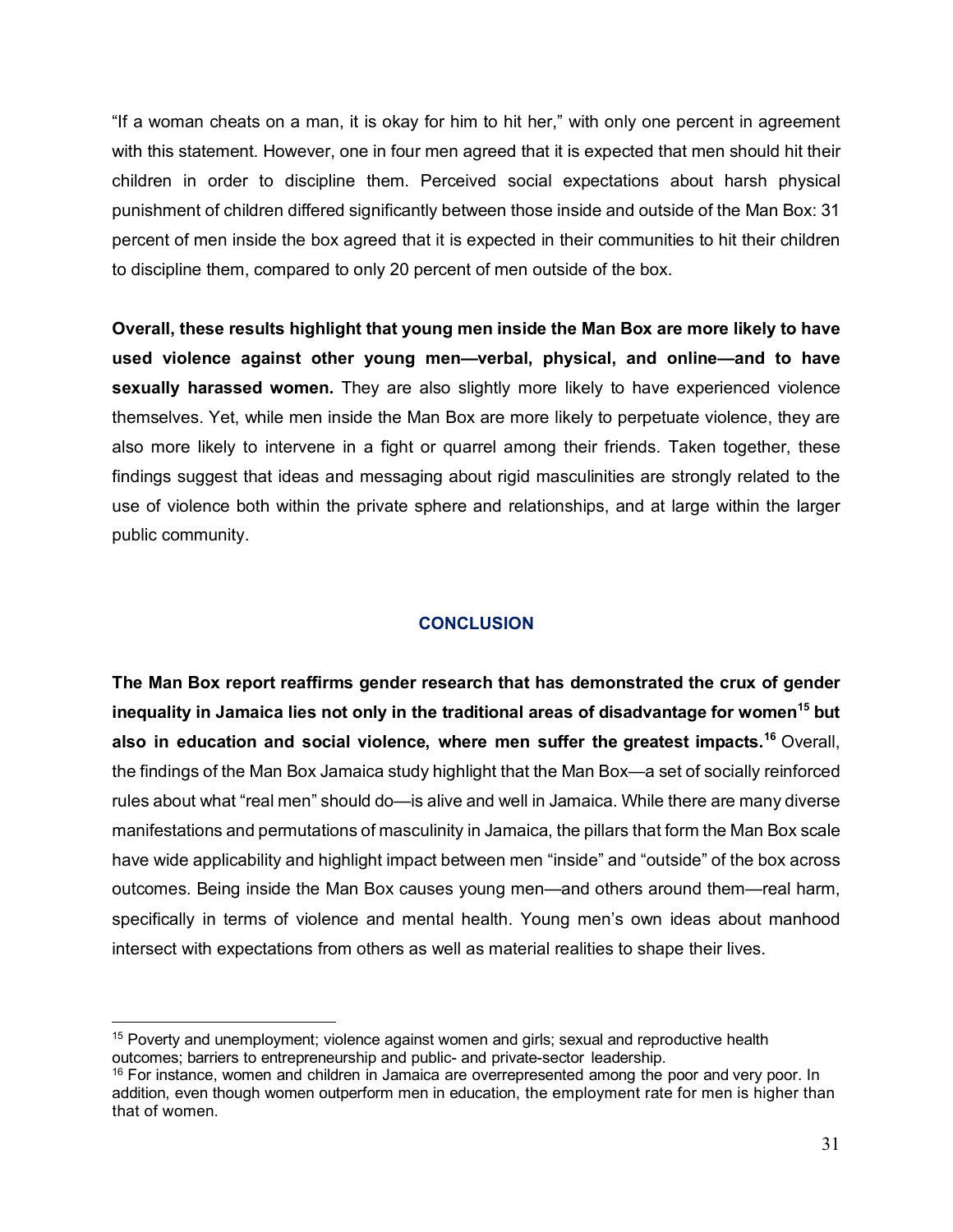**Young men in Jamaica face both social normative and structural barriers to continuing education and finding stable work.** We found that young men, as well as their peers and family members, highly valued the role of education in ensuring financial and life stability. Key barriers to continuing education included lack of economic resources and social support to take the CSEC certificate and proceed beyond secondary level. Young men with lower educational attainment were less likely to be satisfied with their lives, exhibit more symptoms of depression, and be less socially supported and emotionally connected to others.

**The harmful effects of the Man Box in Jamaica are real, severe, and diverse**. The majority of men who adhere to the rules of the Man Box are more likely to put their health and well-being at risk, to cut themselves off from intimate friendships, to resist seeking help when they need it, and to experience depression. Young men inside the Man Box are more likely to have used violence against other young men—verbal, physical, and online—and to have sexually harassed women. Men inside the Man Box appear to have lower emotional and social connectedness and are less likely to have close relationships and friendships. This is consistent with other research in Jamaica that confirms that boys are less likely than girls to seek health services when they need them and less likely to be attuned to their health needs. A national survey of young people aged 15–24 found that young women were more than twice as likely (29.8 percent versus 13 percent) to talk to health personnel about family life education topics than were young men (Serbanescu, Ruiz, Alicia, & Suchdev, 2010). Adolescent boys say they largely rely on the media and on their selftaught peers for information about sexuality and reproductive health.

**Young men's relationships with the ideals of manhood are complex, and at times contradictory.** Young men in the Man Box appear to be satisfied with their lives, although slightly less so than those outside of the Man Box, and yet at the same time display more symptoms of depression. Men in the Man Box are more likely to perpetrate violence and are also more likely to intervene in a fight or quarrel among their friends. These are real contradictions. We believe, however, that they are accurate and logical representations of the dilemmas young men face in navigating society's contradictory ideals of manhood. Young men reap certain benefits from staying inside the Man Box in Jamaica: it provides them with a sense of belonging and of living up to what is expected of them. However, when those same norms tell men to be aggressive all the time, to repress emotions, the Man Box demands that they pretend to be someone they are not, and the resulting life can be violent and isolating.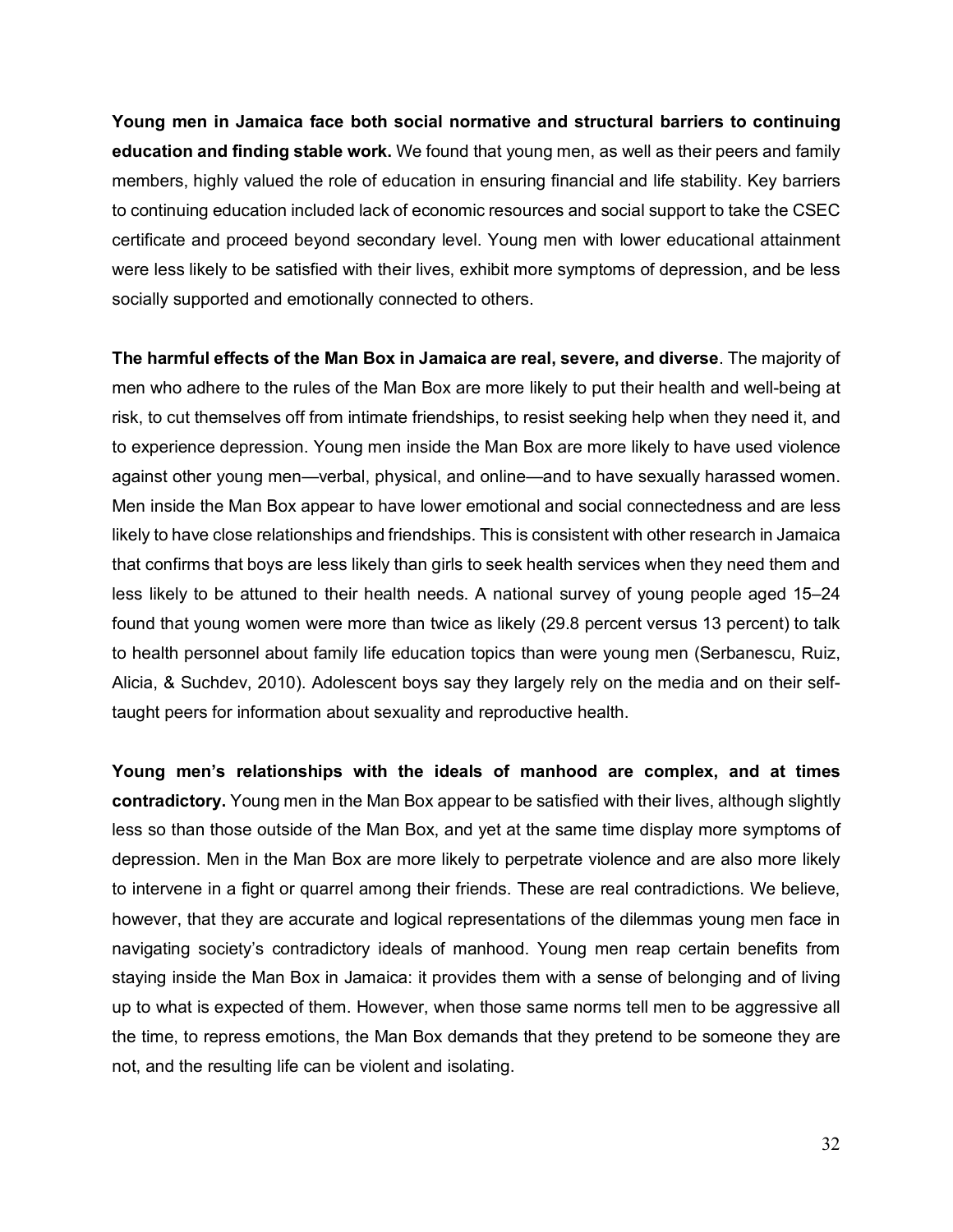**Breaking out of the box is not something that young men can do on their own.** Indeed, if conforming to the rigid norms of the Man Box were obviously disadvantageous to men, few men would do so. Navigating the rewards and punishments of manhood is a real dilemma in many settings. We recognize that this picture is more complicated, with men often having to navigate not just one Man Box, but in reality, multiple Man Boxes imposed on them by society at large. In this reality, all of us—young men and young women, parents, educators, the media, teachers, romantic partners, and all members of society—have a role to play in reinforcing positive, equitable, unrestrictive, and diverse ideas of manhood for the young men in Jamaica, and in millions of other communities across the world.

These findings inform interventions and policies that can improve the lives of young Jamaican men and women.

**First, young men in the study expressed external and structural barriers to continuing their education and passing their CSEC examinations**. Education policies should focus on socially and financially supporting young men (and women) to continue their schooling beyond their CSEC examinations. Supporting the development of foundational, socioemotional and cognitive skills, addressing areas of education inequality, and parenting programs are important areas for policy attention.

**Second, young men inside the box were more likely to use intimate partner violence, and yet also intervene in others' violent altercations in their community.** At the same time, men inside the box were also more likely to perceive a social expectation that physical punishment should be used to discipline children. Future research should be conducted with young Jamaican men to explore violence perpetration, experiences, and interventions more deeply.

**Lastly, the findings highlight notable adverse mental health experiences of young men and particularly for those who adhere to rigid ideas about masculinity.** Intervention efforts should increase resources toward addressing the mental health experiences of young men, with a targeted effort toward identifying and working with young men on transforming rigid norms.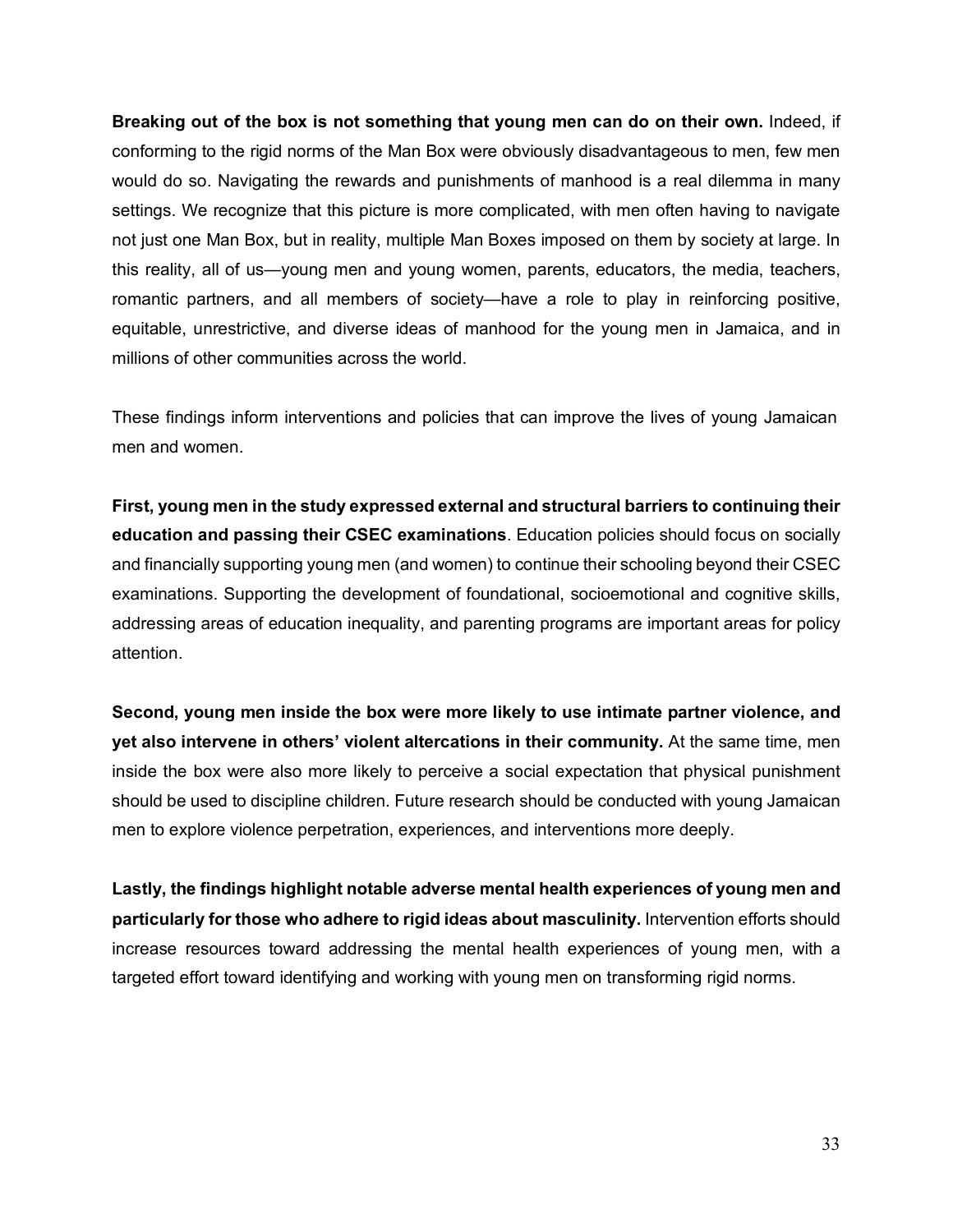#### **REFERENCES**

<span id="page-39-0"></span>Bailey, B. (2004). Gender and Education in Jamaica: Who is Achieving and by Whose Standard? *Prospects, 34*(1), 53–69. doi:10.1023/B:PROS.0000026679.99139.91

Bailey, C. (2011). Living With Community Violence: A Conversation With Primary School Children in Kingston's Inner City. Space and Culture. 14. 114-128. 10.1177/1206331210389275.

Baker, P., Dworkin, S., Tong, S., Banks, I., Shand, T., and Yamey, G. (2014). The Men's Health Gap: Men must be Included in the Global Health Equity Agenda. *Bulletin of the World Health Organization* (92), 618–62. doi:10.2471/BLT.13.132795

Beckles, H. (1996) Black Masculinity in Caribbean Slavery. Presented at 'The construction of Caribbean masculinity: Towards A Research Agenda- A Symposium.' University of the West Indies, Center for Gender and Development, St. Augustine. [https://uwispace.sta.uwi.edu/dspace/bitstream/handle/2139/7626/CGDS\\_220.pdf?sequence=1&](https://uwispace.sta.uwi.edu/dspace/bitstream/handle/2139/7626/CGDS_220.pdf?sequence=1&isAllowed=y) [isAllowed=y](https://uwispace.sta.uwi.edu/dspace/bitstream/handle/2139/7626/CGDS_220.pdf?sequence=1&isAllowed=y)

Chevannes, B. (2001). *Learning to be a Man. Culture, Socialization and Gender Identity in Five Caribbean Communities.* Kingston 7, Jamaica: The University of the West Indies Press.

Ellsberg, M., Arango, D. J., Matthew, M., Gennari, F., Kiplesund, S., Contreras, M., and Watts, C. (2015). Prevention of violence against women and girls: what does the evidence say? *The Lancet, 385* (9977), 1555-1566. DOI: [10.1016/S0140-6736\(14\)61703-7](https://doi.org/10.1016/s0140-6736(14)61703-7)

Evans, H. (1999). *Gender Differences in Education in Jamaica.* Kingston, Jamaica: UNESCO.

Global Initiative to End All Corporal Punishment of Children. (2020, March). *Corporal Punishment of Children In Jamaica.* Retrieved 12 08, 2020, from End Corporal Punishment: http://www.endcorporalpunishment.org/

Glynn, S. J., Fisher, M., and Baxter, E. (2014). *Seven Actions that Could Shrink the Gender Wage Gap.* Washington DC: Center for American Progress. https://www.americanprogress.org/issues/women/reports/2014/09/18/97421/7-actions-thatcould-shrink-the-gender-wage-gap/

Harriot, A. D., and Jones, M. (2016). *Crime and Violence in Jamaica. IDB Series on Crime and Violence in the Caribbean.* Washington, DC: Interamerican Development Bank . https://publications.iadb.org/en/crime-and-violence-jamaica-idb-series-crime-and-violencecaribbean

Heilman, B., Barker, G., & Harrison, A. (2017). *The Man Box: A Study on Being a Young Man in the US, UK, and Mexico.* Washington, DC and London: Promundo-US and Unilever. https://promundoglobal.org/resources/man-box-study-young-man-us-uk-mexico/

IDB (Inter-American Development Bank). (2019). *Masculinity in the Caribbean: Why does it Matter?* Unpublished.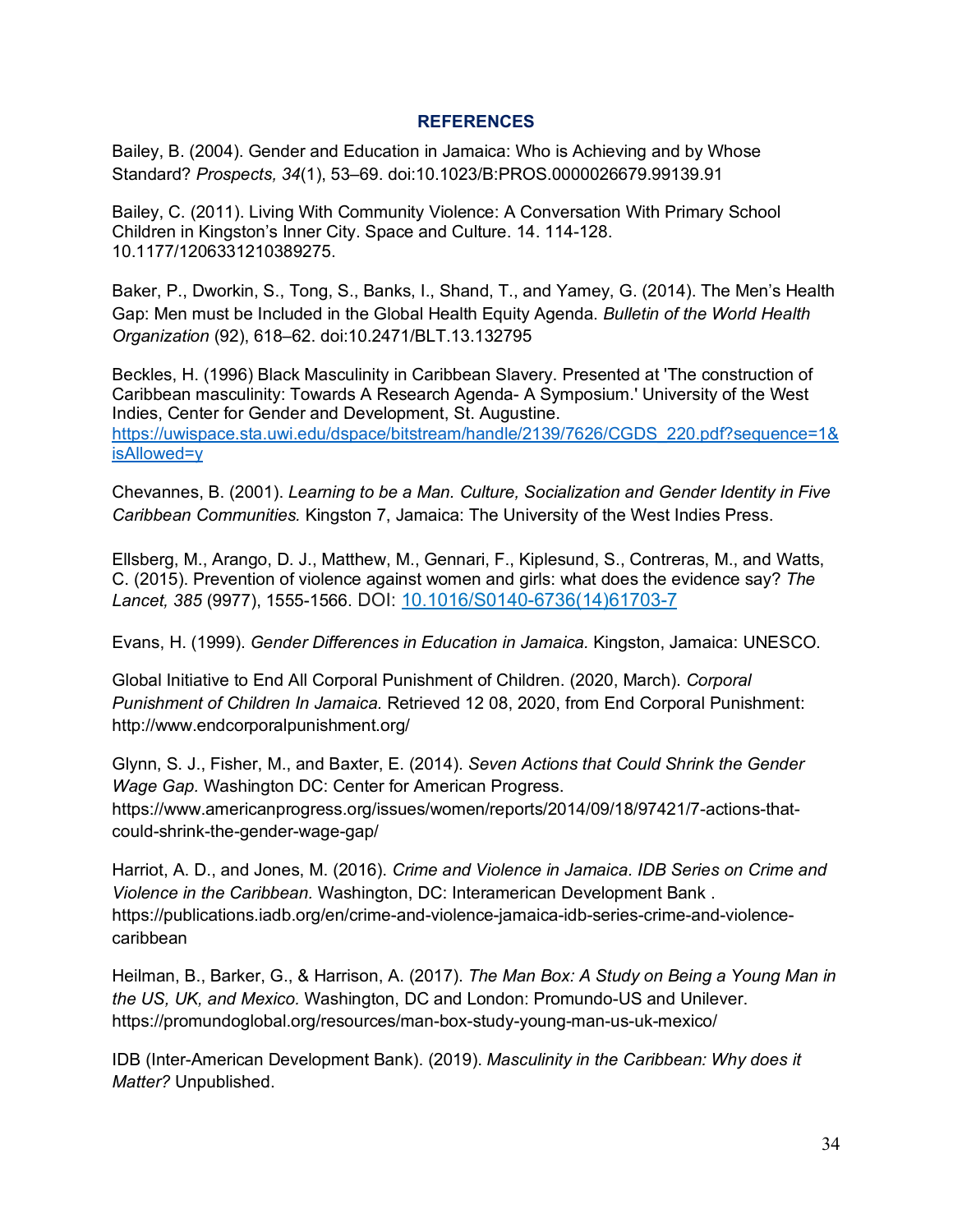IDB (Inter-American Development Bank). (2020). *COVID-19 The Caribbean Crisis. Results from an Online Socioeconomic Survey.* Washington DC: Inter-American Development Bank. https://publications.iadb.org/en/covid-19-the-caribbean-crisis-results-from-an-onlinesocioeconomic-survey

Kivel, P. (1992). *Men's Work: How to Stop the Violence that Tears Our Lives Apart* (reprint ed.). New York : Ballantine Books.

Parry, O. (2000). *Male Underachievement in High Schoool Education in Jamaica, Barabdos, and St. Vincent and the Grenadines.* Kingston 7, Jamaica: Canoe Press University of the West Indies.

Planning Institute of Jamaica. (2020). *Ecnomic and Social Survey Jamaica 2019.* Kingston: Planning Institute of Jamaica. https://www.pioj.gov.jm/product/economic-and-social-surveyjamaica-2019/

Planning Institute of Jamaica. (2018). *Ecnomic and Social Survey Jamaica 2018.* Kingston: Planning Institute of Jamaica.

Pulerwitz, J., and Baker, G. (2008). Measuring Attitudes Towards Gender Norms Among Young Men in Brazil: Development and Psychometric Evaluation of the GEM Scale. *Men and Masculinities, 10*(3), 322–38.

Ragonese, C., Shand, T., and Baker, G. (2019). *Masculine Norms and Men's Health: Making the Connections.* Washington, DC: Promundo-US.

Reddock, R. E. (Ed.). (2004). *Interrogating Caribbean Masculinities. Theoretical and Empirical Analyses .* Kingston 7, Jamaica: The University of the West Indies Press .

Serbanescu, F., Ruiz, Alicia, and Suchdev, D. (2010). *Reproductive Health Survey Jamaica 2008: Final Report.* Atlanta,GA (USA) and Kingston, Jamaica.

Statistical Institute of Jamaica. (2015). *Social Statistics at a Glance. Statistical Institute of Jamaica.* Kingston, Jamaica.

UN Women. (2018). *Women's Health Survey 2016 Jamaica.* New York, NY : UN Women .

UNESCO (United Nations Educational, Scientific and Cultural Organization). (2015, October ). *Jamaica Data for the Sustainable Development Goals.* Retrieved 2020 , from http://uis.unesco.org/country/JM

UN Women. (2018). *Women's Health Survey 2016 Jamaica.* New York, NY : UN Women . <http://dx.doi.org/10.18235/0001170>

Ward, E., T, M., Brown, D., Grant, A., Butchart, A., and Taylor, M. (2009). Technical Working Group for the Costing study. Results of an exercise to estimate the cost of interpersonal violence in Jamaica. *West Indian Med J*, 58 (5): 446.